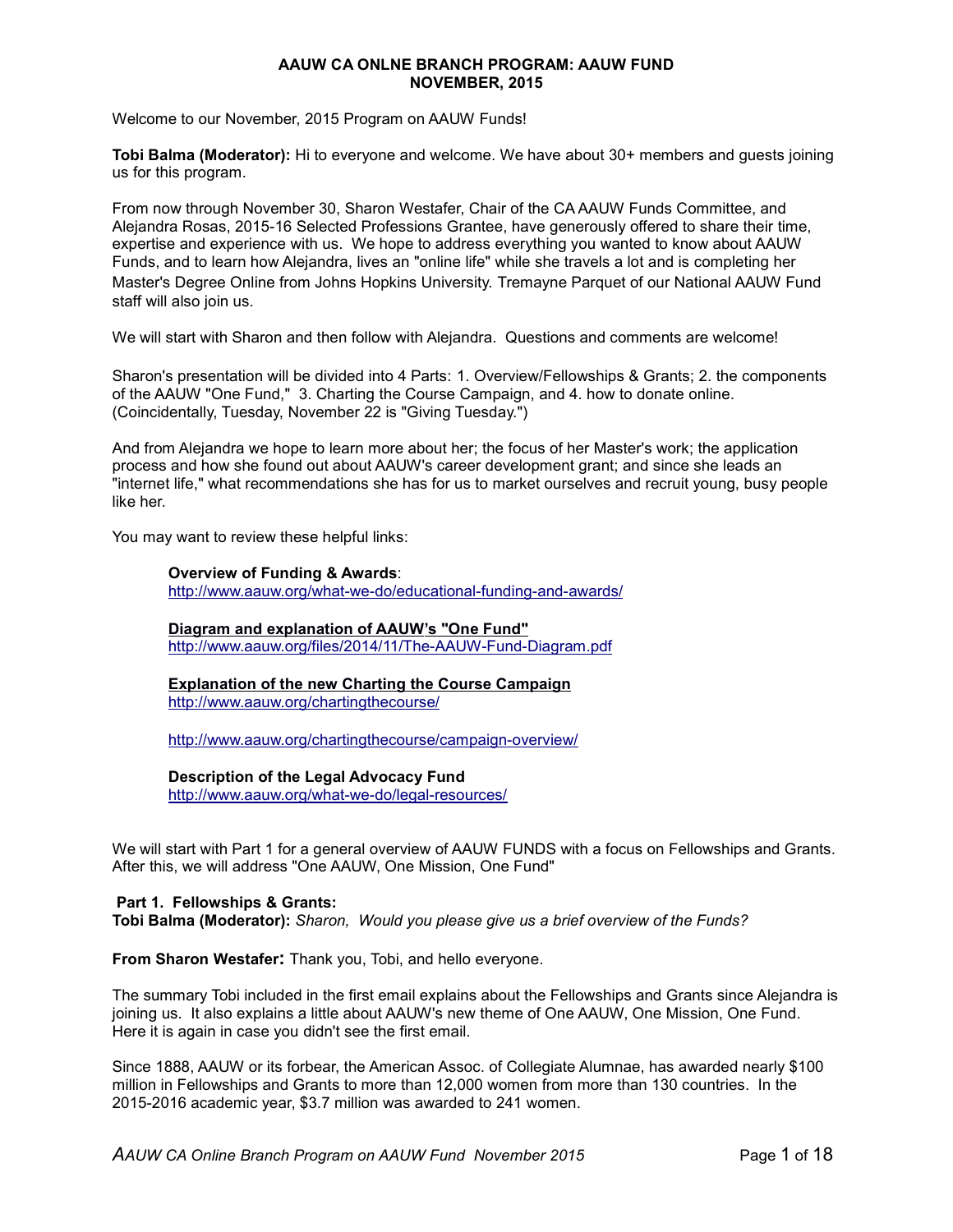In 1920, AAUW members raised \$156,413 to purchase one gram of radium which was given to Marie Curie for her research. The leftover funds were used to create an endowment that established the Marie Curie Postdoctoral Fellowship. Dr. Joyce Brothers, the astronaut Judith Resnick and the author Susan Sontag are also notable recipients.

Fellowship and Grant recipients in California in the last few years have studied the birth and death of stars, the origins of the universe, the social dynamics of prostitution, auto mechanics and aviation safety. They work to develop clean water systems in developing countries and to educate women about a multitude of health and safety issues.

A Community Action Grant recipient this year is working with Middle School girls in underserved communities in the San Francisco Bay Area to spark the girls' interest in STEM careers. An American Fellowship recipient at U.C. Davis is studying the effects of drought and increasing herbicide resistance on rice. May Elmofty, an International fellowship recipient from Egypt, is studying the effects of social influences, ecological variables and chronic stress on breast cancer.

These women are funded by the interest earned from AAUW endowments. Because only the interest generated from the endowments is used to fund the Fellowship and Grant recipients, the endowments are robustly healthy and will last in perpetuity. Unlike the Fellowships and Grants, the other programs under the AAUW Fund rely on continual income from donations. Last fall, AAUW introduced the new theme: One AAUW, One Mission, One Fund with the goal of raising unrestricted donations for programs in most need of funding; in other words to create greatest opportunities to help the projects and programs with the greatest need.

When AAUW launched the new campaign and members saw the new chart, some were concerned that they didn't see their favorite program listed. They wondered if a particular fund still existed and if they could still donate to it. The Fund is the 501(C)(3) corporation that is actually the "engine that runs AAUW and all of its programs except the lobbying efforts of AAUW. The programs shown on the chart are the ones AAUW feels need the most money, as they need new funding to keep them afloat. All of the funds and programs, including the ones to which members have long donated, are still alive and well.

Members may donate to whichever program under the Fund they choose. Remember, if you're giving to a particular Fund, you need to note that on your donation so it can be applied to the correct fund. I suggest giving both restricted an unrestricted donations if a member doesn't feel comfortable donating solely to unrestricted funds.

### **Tobi Balma (Moderator): One AAUW, One Mission, One Fund."**

Sharon, You have explained why "One Fund" was created. There are so many funds/programs under the "One Fund" umbrella! *Can you please help us to better understand them?*

**From Sharon Westafer:** Tobi, the diagram you included in your attachments regarding "One Fund" provides great explanations for many of the programs. Keep in mind there is a front and back to the document so readers need to scroll down to get the explanations. In a nutshell, One Fund is the AAUW Fund, 9110 and all of the programs or funds under it. It includes the Educational Opportunities Fund, Leadership Fund, Eleanor Roosevelt Fund, Public Policy Fund and Legal Advocacy Fund and all the programs under those Funds. The programs on the new diagram are the ones AAUW is focusing on for unrestricted donations. For instance, with AAUW's purchase of the \$tart \$mart program, funds are needed to help it thrive. Also, AAUW is expanding the Tech Trek program to include more camps in more states. You can see that unrestricted donations are always needed as the staff at AAUW knows which programs need the most funding.

### **Tobi Balma (Moderator):**

The One Fund is similar to paying taxes to run the government. Taxes keep the government working, but we really don't know where our tax dollars are going. Similarly, with the One Fund, we know this helps wonderful AAUW Programs, but there is a disconnect about how and where the money is used/allocated/budgeted. The information you included about AAUW's purchase of the \$tart \$mart program, and funding more Tech Trek camps is not generally known.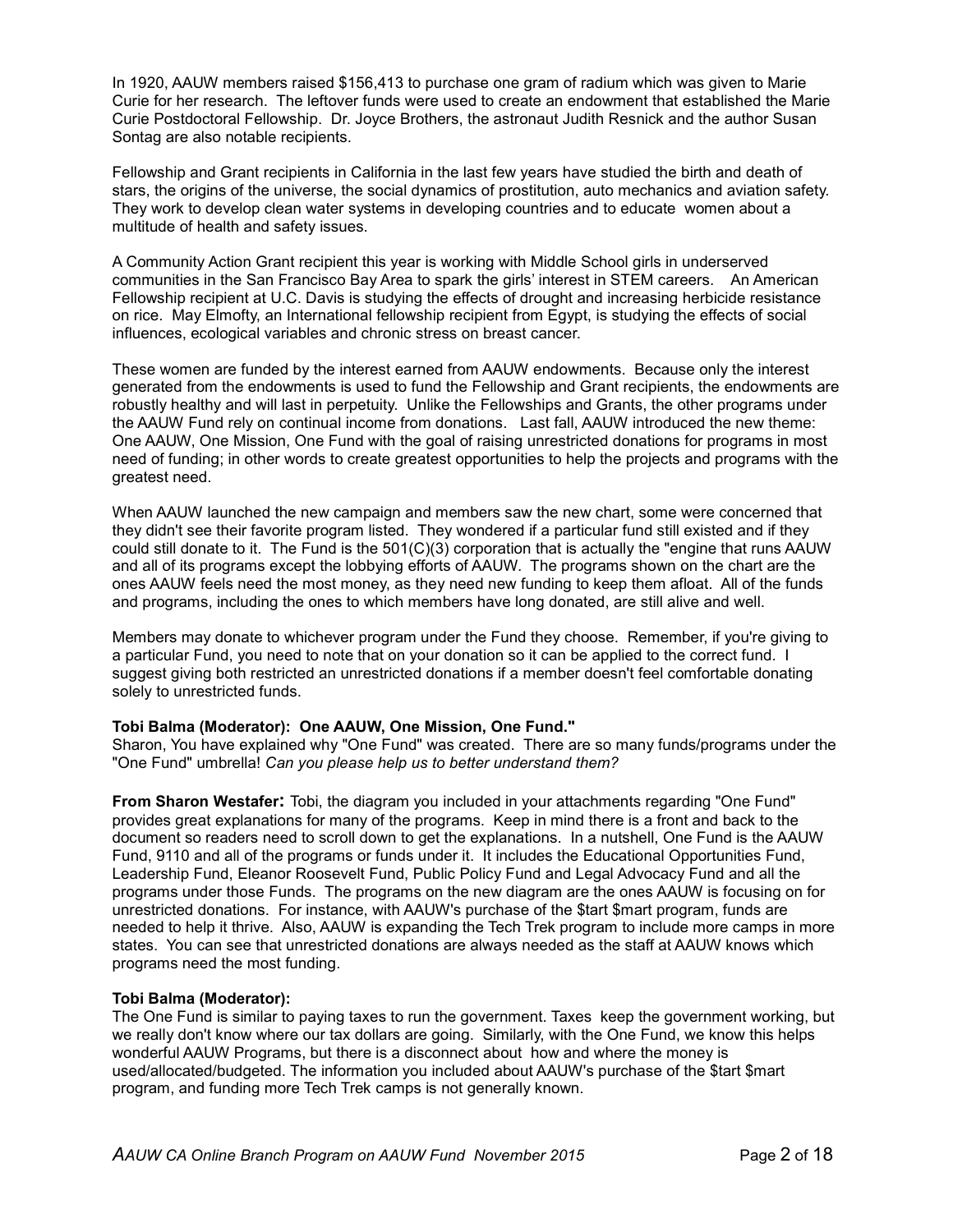Members want to know where their money is going, which is why donations are made to specific programs. *How do we make "One Fund" come alive, so to speak, with more specifics about how the donations are used? Do you have other examples that would encourage members to donate to the "One Fund"?*

### **From Participant 1:**

Tobi, You make a very good point about what the general membership wants to know about the general fund.

#### **From Tremayne Parquet:**

The "One Fund, One Mission, One AAUW" flyer does this in a roundabout way where it graphically lists programs that the AAUW Fund supports. But in terms of conveying that same message in words, as you did, I don't know of anything specifically for educational purposes. It's something I can pass along to colleagues for possible implementation however.

#### **From Sharon Westafer:**

AAUW may decide to provide scholarships for more young women to attend NCCWSL or there may be a case that LAF is supporting and LAF can provide travel grants for litigants. AAUW can also provide materials for Elect Her, the program on college campuses that encourages women college students to run for campus offices. This experience boosts their self confidence and gives them the skills to hopefully run for public office at some time in the future. I look at the AAUW Fund as the engine that keeps AAUW running smoothly. Without the donations received, none of the wonderful AAUW programs would exist.

#### **From Participant 2:**

Tell me if I'm wrong, but I believe all programs in the Fund have their own numbers so individuals can contribute to any program they so choose, but the One Fund allows National to support the programs of greatest need to see that all programs thrive.

#### **From Sharon Westafer:**

You're correct [Participant 1]. All of the programs have a number. If an individual elects to contribute to a specific program, they need to put that number on their check or otherwise indicate where the donation should go. That's called restricted giving as the person is restricting their donation to a specific program. Keep in mind that One Fund is the same as the AAUW Fund, 9110, the umbrella over all the other funds.

It basically comes down to either donating to a particular program or allowing AAUW to put the money where it's most needed.

#### **From Participant 3:**

I think that the flyer that is posted on the AAUW website that has been referenced several times (Tobi gave the link to it in the intro post to this discussion) would be the ideal vehicle for educating our members about all the programs/projects that AAUW Fund covers, and how unrestricted giving supports them all: http://www.aauw.org/files/2014/11/The-AAUW-Fund-Diagram.pdf. As Sharon mentioned, you need to print it up as a back-to-back flyer, because the back side explain what each of these programs do.

#### **From Participant 4:**

Below is a link to how we at AAUW Marin are explaining to our members about donations to AAUW Funds. We found the name AAUW Fund for the umbrella term to be too confusing to our members who are used to us talking about AAUW Funds. (We also have an officer/board position AAUW Funds Chair). Tremayne helped us with this when we made the change over from our prior webpage which listed a lot of the individual funds by name and talked only slightly about making unrestricted donations.

#### http://marin-ca.aauw.net/philanthropy/aauw-funds/

We opted for saying less rather than more, as the more specifics we added, the more confusing it seemed to become.

We continue to get questions about the difference between what we are supporting with dues, vs. donations—Tremayne, don't forget my earlier question on this, please.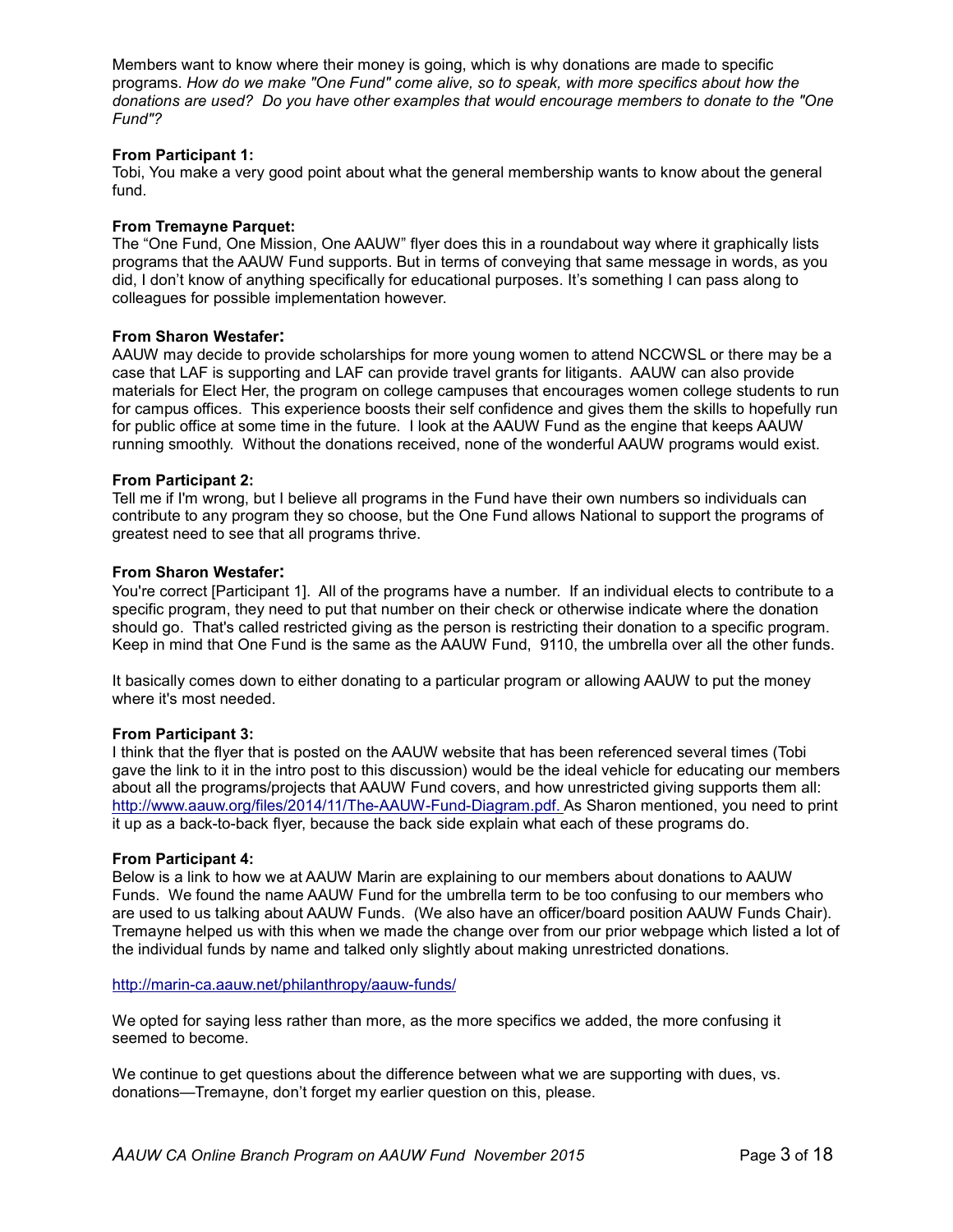Also many of our members really are invested in making the bulk of their donations to the Educational Opportunities Fund or to complete specific endowments under the Ed Opp Fund. We are concerned that we might get far less in donations if we don't keep that option front and center.

I for one wish that the Association had found a better name for the AAUW Fund, or One AAUW Fund or whatever it is called—one that was less confusing with terminology already in use.

#### **From Participant 5:**

The angle I often use when talking to members about donating to AAUW, and/or becoming a Legacy Circle member (another HUGELY important topic!!) is that as a long time member of AAUW- 23 years now- and having served on several local, state and national boards, I obviously care about this organization and so it should rightfully be in my top 3 organizations that I support financially. It is actually my #1. Many who know me know that I am a single mom, a teacher no less. I am only wealthy in the minds of 3rd world nations. However, this organization is important enough for me to be a paying member for 23 years so it is important enough for me to contribute. My contributions pale in comparision to others but that is ok. When I became a founding member of the Charting the Course, I was already giving monthly what I could afford in my budget. I reexamined my budget, eliminated a small donation I had been giving monthly to a Maine organization, and stretched my comfort zone to make my CTC pledge. It is still a drop in the 1 million bucket but it is THERE! It was the same with the Legacy Circle. I changed the beneficiary of a small 401K that I have to 50% my boys 50% AAUW. It might not ever grow to a huge donation- but the point is that I have done it. I have made AAUW a focus in my giving. When I have extra money in my budget, I make gifts to Unrestricted in honor of someone (last year it was the amazing Roberta Travis!). We can all do what we can and then a little bit more. It starts with making AAUW as much a priority with our wallets as it is with our time!!!!

Thanks to all of you for getting the word out to branches and for all that you are doing to promote and support AAUW!!!!!

#### **From Sharon Westafer:**

Excellent points, [Participant 5]! One can give AAUW their credit card number and ask them to deduct a certain amount each month, even \$10 is something. I believe one has to renew the commitment every year so the credit card number isn't kept by AAUW forever.

#### **From Participant 5:**

Yes, and it is so easy! You just call Catherine Gibson and she takes care of everything!! Christmas is coming- instead of a "thing" that your family members probably don't need anyway, how about a donation in their honor!???

#### **From Participant 6:**

What a great conversation! Thank you everyone for such a wonderful program topic and the thoughtful, insightful questions and answers. I see the One AAUW Fund as a chance for AAUW to be every flexible in supporting programs and projects as the need arises. It enables all of us to be a part of this flexibility and keeping AAUW in the forefront of cutting edge projects and research! I can't wait to hear more!

#### **From Participant 6:**

*Can you tell us the various amounts needed to fund certain endowments? And about how long does it take for an endowment to be fully funded ( just a ball park figure)?*

#### **From Sharon Westafer:**

American and International endowments complete at \$200,000 and branches are given 15 years to complete them. The Research and Projects Grants, which include Selected Professions Grants, Career Development Grants and Community Action Grants, complete at \$75,000 and branches are given 10 years to complete them. As you might guess, it can be difficult for a branch to raise all of the money themselves. That's why we suggest helping to complete our California endowments, which are listed on the AAUW CA website under AAUW Fund.

### **From Participant 3:**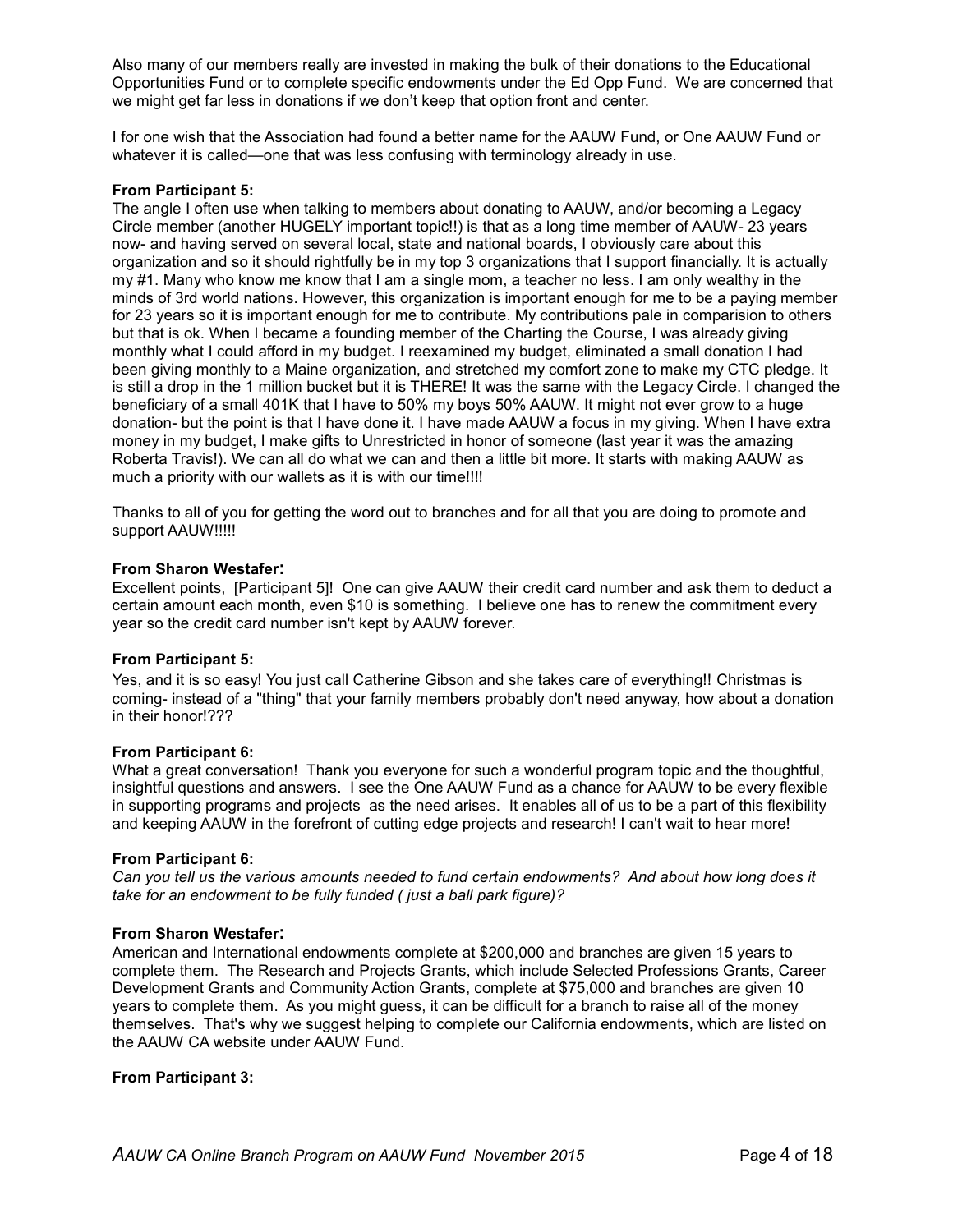I had a question about the endowment funds. You say that once the endowment is complete, it is the interest generated from the endowments that fund the fellowships/grants. *Is that literally "interest" (money earned from a bank account) or are the funds invested in a variety of investments to generate the income?* I ask because it seems like the interest rate has been so low in recent years that simple interest alone wouldn't be enough to generate the funds necessary for these grants to pay out anything much.

### **From Sharon Westafer:**

Good question, [Participant 3]. My guess is that the funds are invested in a variety of investments since interest on bank accounts is so low. I think Tremayne is in on this meeting and let's ask him. *Tremayne, do you have an answer?* I do know that in the past, some fellowship or grant recipients were funded by one endowment, for instance the Kathleen Cha endowment. Now, most of them are funded by 5 or 6 endowments so that may be due to the low interest rates generating less income.

## **From Participant 7:**

Most fellows today are funded by more than one endowment due to the low interest rates. My fellow this year is studying under 4. The staff does an incredible job of matching all of these up and making sure that each stipend is helping the fellows in the best possible manner.

#### **From Tremayne Parquet:**

I'm fairly positive of the answer but to ensure I'm 100% accurate I'm reaching out to our CFO for his take. As soon as I have an answer I'll relay it to all on the list.

The endowment is based on earnings not just interest, from our long term investments in our diversified long term portfolio. AAUW has a separate investment committee that consists of five professional volunteer members plus the board chair plus the CEO which along with professional investment management watches over the diversified portfolio of AAUW.

If further clarification is needed I would likely urge them go to the finance staff directly and would be happy to put folks in touch.

#### **Tobi Balma (Moderator):**

.

I've always wondered how many Fellowship and Grant applications are received annually and the process of selecting recipients and then matching them to endowments. Perhaps Tremayne may have some added knowledge about this.

### **From Tremayne Parquet:**

I've put a question to my colleagues (just up the hall) in Fellowships and Grants to provide some numbers on applications as well as selection criteria. When it comes to matching recipients to endowments, however, I can shed some light on that aspect. Geographic location is always of highest priority when making assignments with specific endowments. Only in cases where there are not enough recipients in a geographic location or other stipulations upon the endowment necessitate selection from further abroad would you potentially see recipients from outside your state.

#### **Tobi Balma (Moderator):**

*Can you explain more about "Geographic location?" Does that mean that funds raised in a state generally go to recipients/community action grantees who live in &/or study in that state?*

### **From Tremayne Parquet:**

For endowments this is correct. Again this is a general preference and numerous factors could steer things from your general area or state but if there's parity between an endowment's state/location and a recipient then that pairing would be made.

#### **From Participant 8:**

*Is there a financial structure for recipients, particularly the international women?* Branches have asked how much someone can receive - and what the range of grant/fellowship dollars might be. We hear the total amounts distributed, but members can't relate to how much someone could be awarded. They're also curious how international travel might be paid for, etc. Not so much the local scholar; there's a good deal of interest in general about how the variety of scholarship programs are funded. Regarding an international scholar, for example our branch hosted a South American scholar; she originally went to NY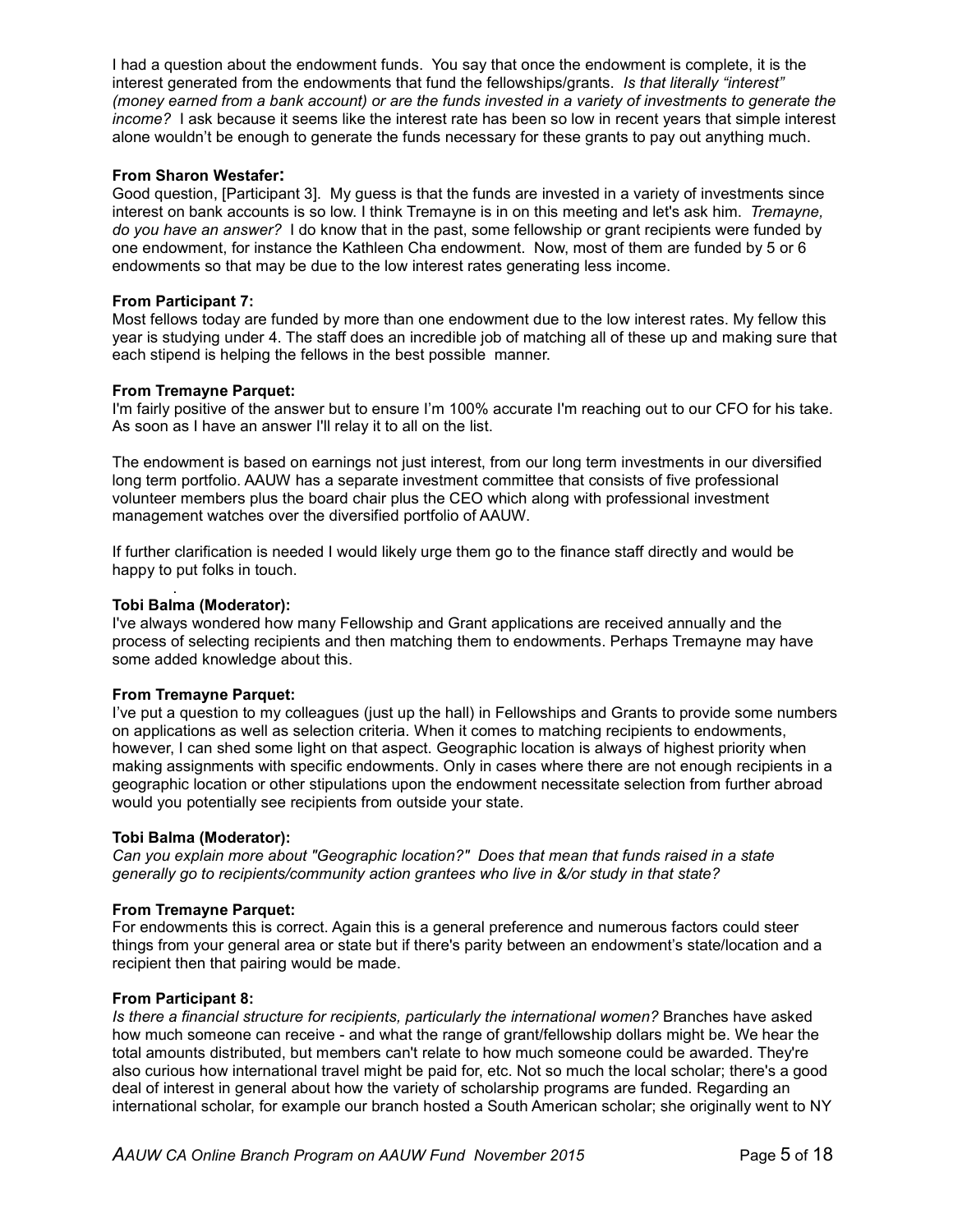to work on her project, then decided later to come to Los Angeles to complete the work. Members were curious whether she had been given a lump sum that covered her travel or she had to adjust her personal budget.

## **From Sharon Westafer:**

Members can access that information by going to the AAUW website, selecting what we do, then selecting education. The various Fellowships and Grants are listed along with the funding amounts.

### **From Participant 12:**

*If a branch has completed an endowment many years ago at old endowment funding rates, should the branch now consider increasing the endowment?*

### **From Sharon Westafer:**

The endowment is still active so it isn't necessary to increase it, although it is earning less interest than larger amounts. Even though an endowment is complete, donations can still be made to it. One of my branch members for years insisted on only donating to our endowments, even though they're complete. I finally convinced her to "expand her horizons" after several other branches helped us complete our last one.

### **From Tremayne Parquet:**

I just got some feedback from my colleagues in Fellowships and Grants. Here's some information they were able to pass along.

- **Annual applications** Over 5,000 individuals enter the AAUW application system each year (half of them are eligible) for the more than 200 fellowships and grants awarded annually.
- **Recipient selection** Eligible applicants are reviewed by nearly 150 expert panelists across a variety of academic disciplines and professions. Panelists' recommendations are approved by the AAUW Board of Directors.

• **Endowment matching** Each fellow or grantee is matched to 1 or more endowment sponsors, keeping in mind geographic region or field of study preference, whenever possible.

• **Financial structure** Award amounts and more detailed information about allowed expenses are listed on our website at http://www.aauw.org/what-we-do/educational-funding-and-awards/.

- **American Fellowships**: \$6,000-\$30,000
- **Career Development Grants**: \$2,000-\$12,000
- **International Fellowships**: \$18,000-\$30,000
- **Selected Professions Fellowships**: \$5,000-\$18,000

• **Travel allowances** Recipients in most of our programs can spend up to 10 percent of their stipends on travel to professional meetings, conferences, or seminars. International recipients must cover their own travel costs to and from their home country.

### **Tobi Balma (Moderator):**

Sharon, Can you tell us more about the **"Charting the Course Campaign"** and why we would want to contribute to it? In fact, Judy, since you are one of the "Tri-Chairs," of the Charting the Course Campaign, will you also give us more details?

### **From Sharon Westafer:**

Some of you may recall the Breaking Through Barriers campaign in 2009. The goal was to raise \$1 million for AAUW's programs. My thought is that every so often AAUW launches a new campaign, for unrestricted giving to remind members of the many wonderful AAUW programs and to remind them that the programs require funds in order to be successful. I often have a favorite project to which I donate and these campaigns motivate me to spread my giving.

### **From Participant 7:**

Kudos to Sharon and Tremayne for the great job they are doing at answering the questions. As one of the Tri-chairs of Charting the Course, I want to urge all of you to take this campaign to our members. You are all respected and listened to by branch members and can be the conduit which will help the individual member understand the concept of why we need to move in the direction of ONE AAUW. I know that I have worked tirelessly to finish many endowments, but I also see that we need funds to bring all of our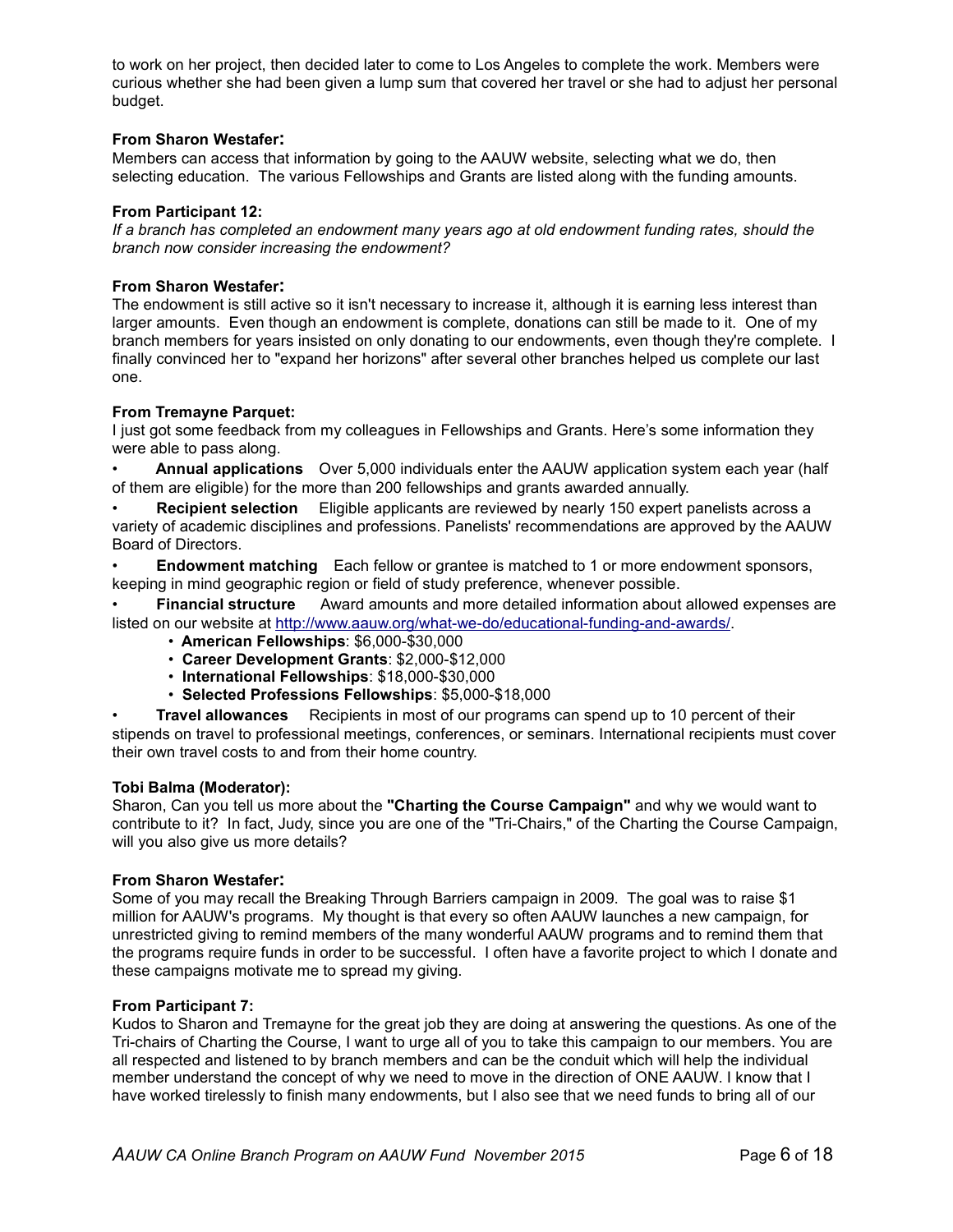other programs to life. Remember, "Life is change; growth is optional; choose wisely.". I fully believe we have "chosen wisely" to go in this direction. Here's to continuing our valuable work for women and girls.

I feel I would be remiss in not providing my personal connection to One AAUW and Charting the Course. I joined AAUW in 1973 as a charter member of my branch; I had been looking for a "home" for a long time and knew I had found it in the AAUW mission. What I did not expect was the truly wonderful women I would meet who would become some of my closest friends. AAUW has given more to me than I have to it, and for that I am ever grateful. The experiences I have had at the local, district, state and national level have been so empowering to me and given me the chance to give back to other members on a professional and personal level. When I was asked to be one of the Tri-chairs for the Charting the Course campaign I thought 'I can't do that job. It would be too difficult". After much reflection, I decided to say yes and really stretch to make my gift count. This is a "sea change" time for AAUW. We must get smarter at what we do and how we allocate our resources. Members need to understand that due to membership numbers, our dues do not cover all our expenses and the programs we want to support. We are so fortunate that our endowed Funds are safe and doing so well. We all need to step up to the plate, and help put our donations where they will do the most good. We also need to trust our very professional and loyal staff who really have the future of AAUW in mind. I know this is a different way of giving, but if we want our great organization to continue, we must make this happen. Since this is the season of Thanks and Giving I want to thank all of you who have contributed to this conversation/thanks to Tobi for her organization, Sharon and Tremayne for their expertise, [Participant 5] for her words on the Legacy Circle (another one of my favorite AAUW programs), and [Participant 6] for nudging me to join this branch. Now it is your turn, to become an example for others and give what you can to the campaign, and most importantly, urge other members to join us. I look forward to working with all of you. I wish you the best during this wonderful season

### **Question from Participant 2:**

This is a slightly related question to [Participant 3]'s. I have felt for some time that AAUW's focus should not be on establishing new EDUCATIONAL endowment funds and I believe there is a great need in other areas. I like the direction National is taking with the unrestricted Charting the Course million dollar effort. If I were rich I would love to start the "[Participant 2] endowment fund for the unrestricted charting the course." *Would this be a possibility or will the million dollars be handled like an endowment fund and not just spent in the next few years only to have the need to raise more funds?*

#### **Comment from Participant 5:**

[Participant 2] , The concept you describe has been discussed by the board when I was on it- suggestion was given to me by a member in Maine and I passed it along to staff. Not sure where it landed. But it is an idea that makes sense to me!!

#### **From Sharon Westafer:**

AAUW is actually encouraging branches to fund smaller projects rather than committing to an endowment. For instance, the Redlands branch is funding Start Smart workshops rather than starting an endowment. The investment can be as little as \$5000 and the branch doesn't have to concern itself with trying to raise the money an endowment requires.

The Charting the Course money will be used in areas such as promoting gender equality in leadership positions, closing the pay gap and overcoming barriers to women's participation in STEM careers. The Charting the Course campaign for unrestricted donations is one example of using money in areas of greatest need. The million dollars won't be an endowment fund where only the interest generated is used to fund programs so of course unrestricted donations will always be needed. As I mentioned earlier, all of the programs under the AAUW Fund need continual donations, unlike the Fellowship and Grant endowments.

#### **From Tremayne Parquet:**

Hi [Participant 2], I just want to reinforce what Sharon said and also emphasize that a great part of the Charting the Course campaign is spreading awareness on what unrestricted giving looks like and how powerful it can be for AAUW. To that end as [Participant 5] alluded an unrestricted endowed fund is something that has been discussed among the board and staff and is likely something to come down the road after this initial campaign has been completed. The shape and nature of it is very much to be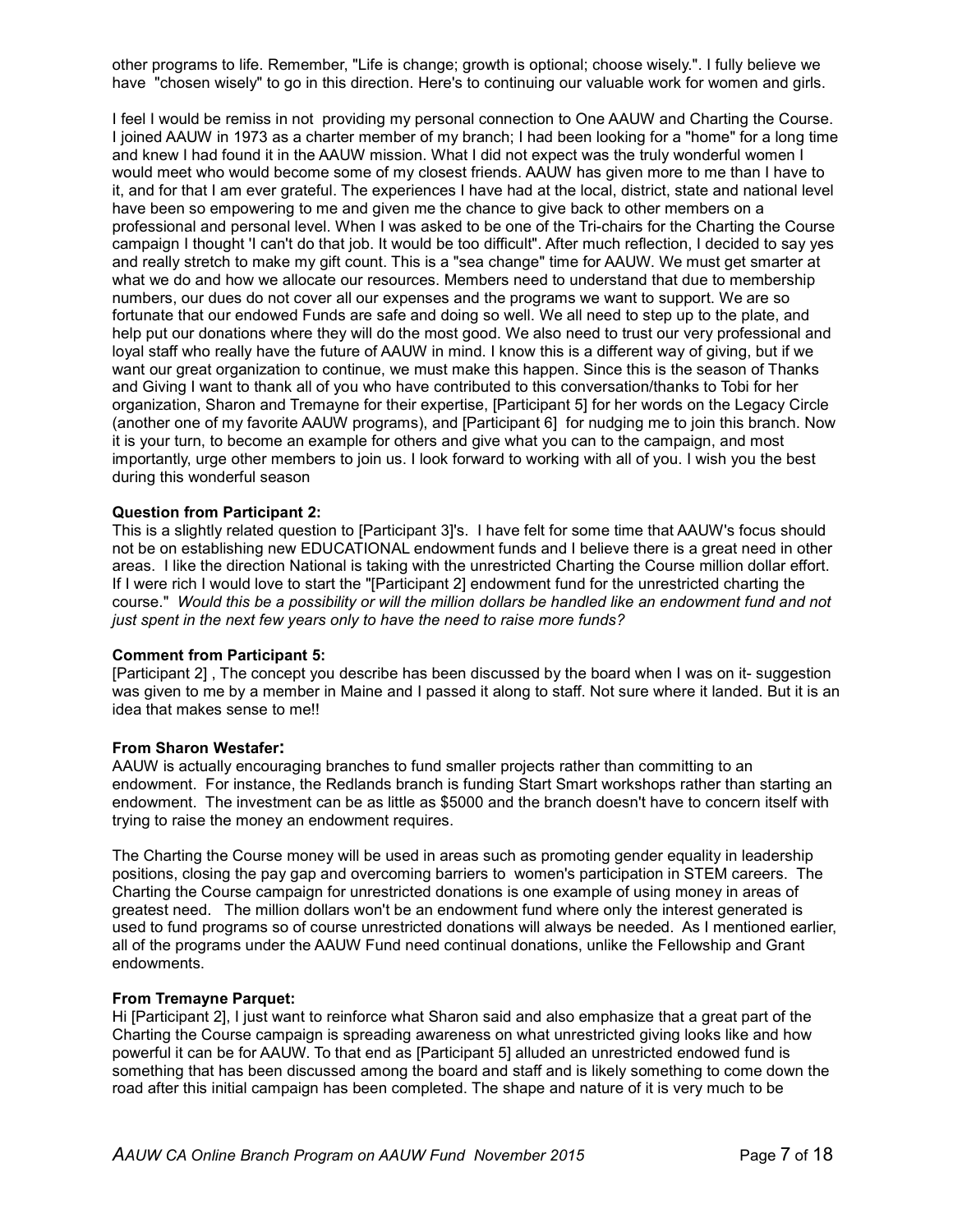determined however so I would encourage everyone to stay tuned upon the conclusion of the Charting the Course campaign to see what happens next.

### **From Participant 4:**

*Tremayne, aren't funds donated to the Charting the Course campaign "restricted" to programming, rather than administrative needs?* I realize that it is hard to separate administrative (general operating funds) from program funds in an organization where programming obviously also includes salaries for some staff associated with specific programs, and also know that fund accounting for nonprofits is complex, so don't need a highly technical response. Also, perhaps you could address where annual dues fit in?

#### **From Sharon Westafer:**

Thank you, [Participant 7]. *Can you address Participant 4's question about whether some of the money will be used to pay salaries?* I can resend to you if you missed it. I'm sure Tremayne is working on an answer for us.

#### **December Response from Tremayne via Jill Birdwhistell [COO]**

Much of what we do is the fixed costs of the website, created entirely by staff, and email, created and emailed by staff. Another large part is communications for members through email newsletters created by staff. The Annual Report is written and designed by staff. The development and membership letters are written externally, but edited by staff. They are part of the ongoing membership responsibilities of staff as assigned by the board and are essential to keep member due costs down by attracting new members and seeking donations, most of which are spent in the local communities for programs as are articulated in the former diagram.

#### **From Sharon Westafer:**

Everything is done by staff. In other words, our dues go to pay their salaries.

#### **From Participant 3:**

In case others are wondering (as I did) about what "Charting the Course" is…. here's a link to a page about it on the AAUW website: http://www.aauw.org/chartingthecourse/

When I clicked on the link there to see the "navigators" there you were, [Participant 7]!

*How would you recommend our branch participate in this campaign, [Participant 7], Sharon and Tremayne?* It looks like we're supposed to fill out a branch pledge form and estimate how much our members will donate, which maybe we could do based on past giving. I don't think we'll have any trouble guaranteeing that at least 10 branch members will donate!

*If our branch decided to pledge to do this, would our branch be credited with any unrestricted donations already sent in by our members during 2015 towards our branch total, or would we only be credited with donations made after a pledge form is sent in?*

#### **From Tremayne Parquet:**

I will confirm but it would be new gifts to the campaign since the pledge form was submitted rather than reclassifying previously sent contributions that weren't for the Charting the Course Campaign.

#### **From Participant 3:**

It should be noted that many of our branch members are dual members, so their donations may be primarily or entirely credited to their "primary" branch. *How can a dual member donate and credit the Online branch?*

### **From Sharon Westafer: DONATING**

There is a place on the donation form if you're using paper, or on the website when you make a donation to designate to which branch you want your donation to be credited. You might challenge your members to come up with a certain donation amount, or you could encourage members to donate to the campaign on their own. We have discussed many options for donating! I recommend these Online step-by-step instructions (Instead of using the AAUW Giving Tuesday Link) to make sure the CA Online Branch is credited: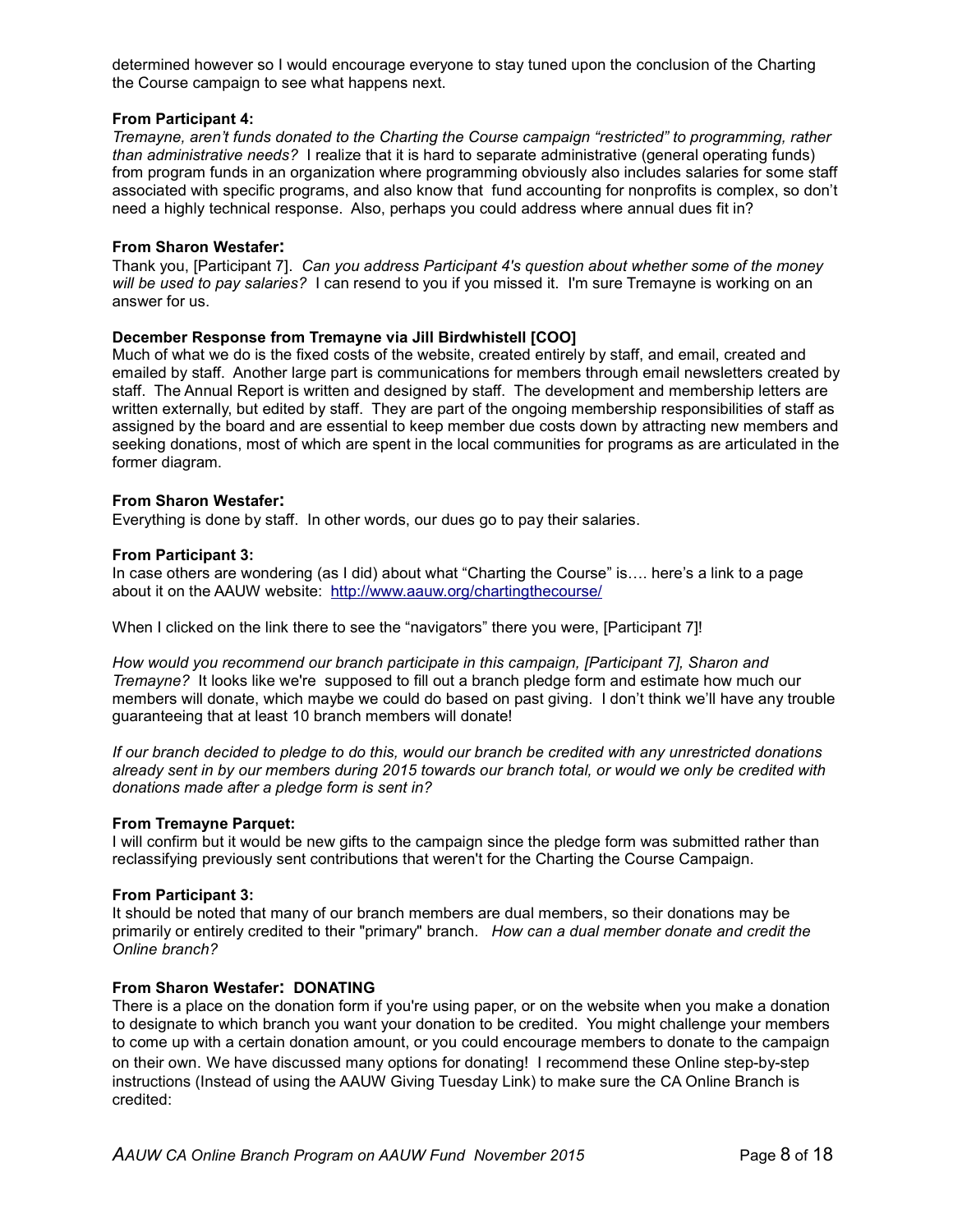1. Use this link: Member Services Data Base (MSD) http://www.aauw.org/resource/memberservices-database/

2. Enter MSD

3. Log in. (If you need your ID check forgot ID or contact Tobi)

4. Enter Member Services Database

5. If CA Online is your primary branch pick primary; if a dual member, choose Dual (CA Online) 6. Individual contributions [Choose whichever contribution(s) you want. BE SURE TO REVIEW ALL OF THE DROP DOWN MENUs!]

7. Follow next steps as they appear appears

8. If you'd like to donate to the Charting the Course campaign, it is under other special funds or giving circles on the drop down list.

9. After you designate the amount you'd like to contribute, select next. There is a drop down list of branches from which to select.

For your interest, I am including a list of CA Unfinished Endowments listed in order of nearness to completion.

**AAUW FUNDS CALIFORNIA UNFINISHED ENDOWMENTS 2015** To support a specific AAUW California endowment within the Educational Opportunities Fund, please select from the following unfinished endowments:

# **AMERICAN FELLOWSHIPS**

- **Vivian Lamont Coe # 4046** (West Contra Costa) Balance \$66,265.16 (Need \$33,734.84 to complete)
- **Danville-Alamo-Walnut Creek (CA) Branch 45th Anniversary #4391** Balance \$26,972.16 (Need \$173,027.84 to complete)

INTERNATIONAL FELLOWSHIPS

• **Jessie & Wilder Ellis # 4100** Balance \$22,780.00 (Need \$77,220.00 to complete) RESEARCH AND PROJECTS GRANTS, Listed in order of nearness to completion

- **Gloria Taylor and Judy Pfeil R&P Grant # 4360** (Berkeley) Balance \$67,043.00 (Need \$7,957.00 to complete)
- **Lucy Lindsey/Margaret Hankle #4078** (Hayward-Castro Valley) Balance \$26,888.00 (Need \$8,112.00 to complete)
- **Sunnyvale-Cupertino 50th Anniversary #4364** Balance \$57,327.51 (Need \$17,672.49 to complete)
- **Alicia Hetman (CA) R&P Grant #4374** Balance \$28,618.94 (Need \$46,381.06 to complete)
- **Sacramento Branch 100th Anniversary #4372** Balance \$25,488.00 (Need \$49,512.00 to complete)
- **Walter & Emily Hackler (Newport-Mesa-Irvine) #4387** Balance \$11,890.00 (Need \$63,110 to complete)
- **The Morgan Hill Wildflower Run R&P Grant #4403** Balance \$10,000 (Need \$65,000 to complete)

**AAUW Supported Funds**: The AAUW Fund is a 501(c)(3) organization that supports all programs listed below which are all tax-deductible.

- **#9110 AAUW Fund** supports the general support of all AAUW Funds activities and its administration.
- **#4336 Educational Opportunities Fund** supports educational and lifelong learning opportunities that give women a chance for a lifetime of success.
- **#4332 Fellows Alumnae Initiative** inspires women by providing access to the network of past and current AAUW fellows and grantees.
- **#9170 The Eleanor Roosevelt Fund** supports AAUW research that provides analysis, data, and accurate information about issues that are important to women and girls. Past reports include Women in Community Colleges, Access to Success (2013) The Simple Truth about the Gender Pay Gap (2012) Crossing the Line: Sexual Harassment at School (2011), and Why so Few? Women in Science, Technology, Engineering and Mathematics (2010).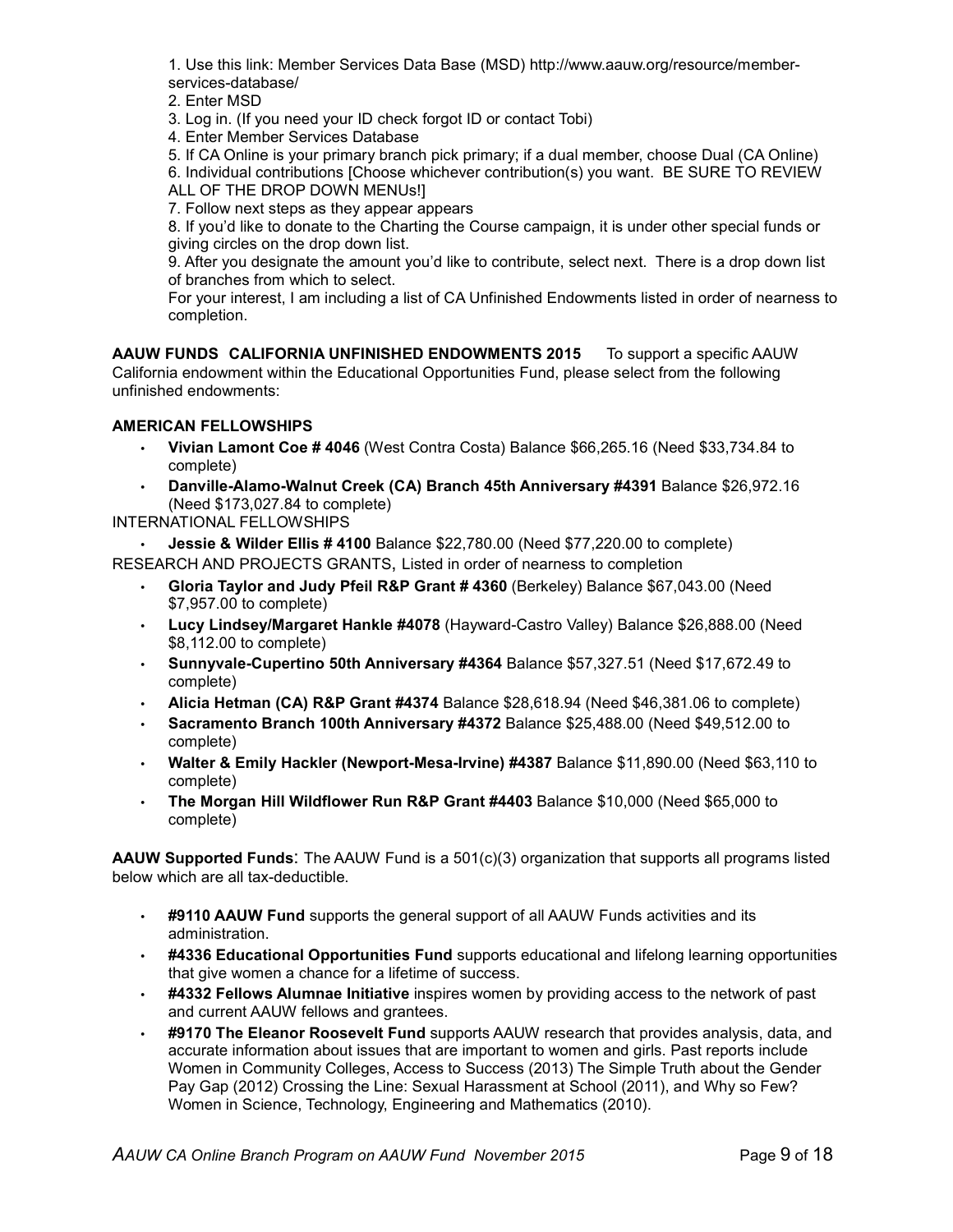- **#4229 Mooneen Lecce Giving Circle** members pool their contributions to AAUW Funds to **#3999 The Legal Advocacy Fund** supports the protection of the legal rights of those who are facing discrimination. You may choose to direct your donation to the following tax-deductible programs.
- **#9310 Case Support.** Protects LAF plaintiffs by supporting workplace sex discrimination cases.
- **#3072 Travel and Education Grants.** Protect AAUW members through educational programs, presented by LAF plaintiffs and lawyers, about legal rights.
- **#3085 Gloria Weston Campus Outreach Projects**. Protect college students from discrimination, harassment, and assault through on- campus program grants.
- **#4339 The Leadership Programs Fund** supports programs that develop women's potential to lead in their schools, communities, and country. You may choose to direct your donation to the following specific tax-deductible programs.
- **#2505 National Conference for College Women Student Leaders**. Attendees develop their leadership skills, networks, and ambition at this acclaimed, intensive three-day conference held annually in Washington, D.C.
- **#2515 Campus Action Projects**. AAUW awards grants to campus leaders to deliver programs guided by the findings and recommendations of AAUW research to address a gender-based issue in their community. Replicable or ongoing projects are selected to provide continued leadership training and support for women leaders.
- **#2522 Elect Her**. Teaches leaders the skills they need to run for student government. This program successfully increases the number of women who are involved in making decisions that affect all students on campus. These student leaders are also introduced to a national network of women who are running for and holding public offices.
- **#4337 The Public Policy Fund** supports advocacy for public policies and laws that are fair to women.

You may choose to direct your donation to the following specific tax-deductible programs.

- **#2256 Government Relations.** Our professional lobbyists advocate on Capitol Hill and in the White House, ensuring that our voices are heard in the halls of Congress and at the tables of power when decisions are made that affect women and girls.
- **#2517 Civic Engagement.** Helps women act as their own advocates by providing members with the information and tools to build robust woman-to-woman voter registration and turnout drives in their communities.
- **#2257 Field Organizing.** Engages individuals and branches in public policy advocacy through Impact Grants, Action Network, the Two-Minute Activist program, and Washington Update.

# **HAPPY GIVING TUESDAY & WELCOME TO 2015-2016 CAREER DEVELOPMENT GRANT RECIPIENT ALEJANDRA ROSAS!**

We now welcome Alejandra Rosas! Alejandra has recently moved to Southern CA and is pursuing a master's degree in communication at Johns Hopkins University via the Internet! A multimedia editor and videographer at Volunteers of America, she captures and shares the stories of individuals living on the margins of society. She hopes to continue working in film and video production, expanding her abilities as a storyteller and producer of meaningful content. She travels a lot and will be sharing her experience as a grant recipient and what's it's like to live an "online life."

### Welcome Alejandra and thank you for joining us!

**Tobi Balma (Moderator):** *How did you find out about AAUW's Career Development Grant and what was the application process like?*

# **From Alejandra**

Hi Everyone! Tobi and Sharon, thank you so much for inviting me to participate in this forum! It's been exciting for me to learn more about AAUW over the past few days through this conversation. It's been really fun!

I learned of AAUW's career development grant through an online search. The application process consisted of answering numerous questions through an online portal. I wrote about the current focus of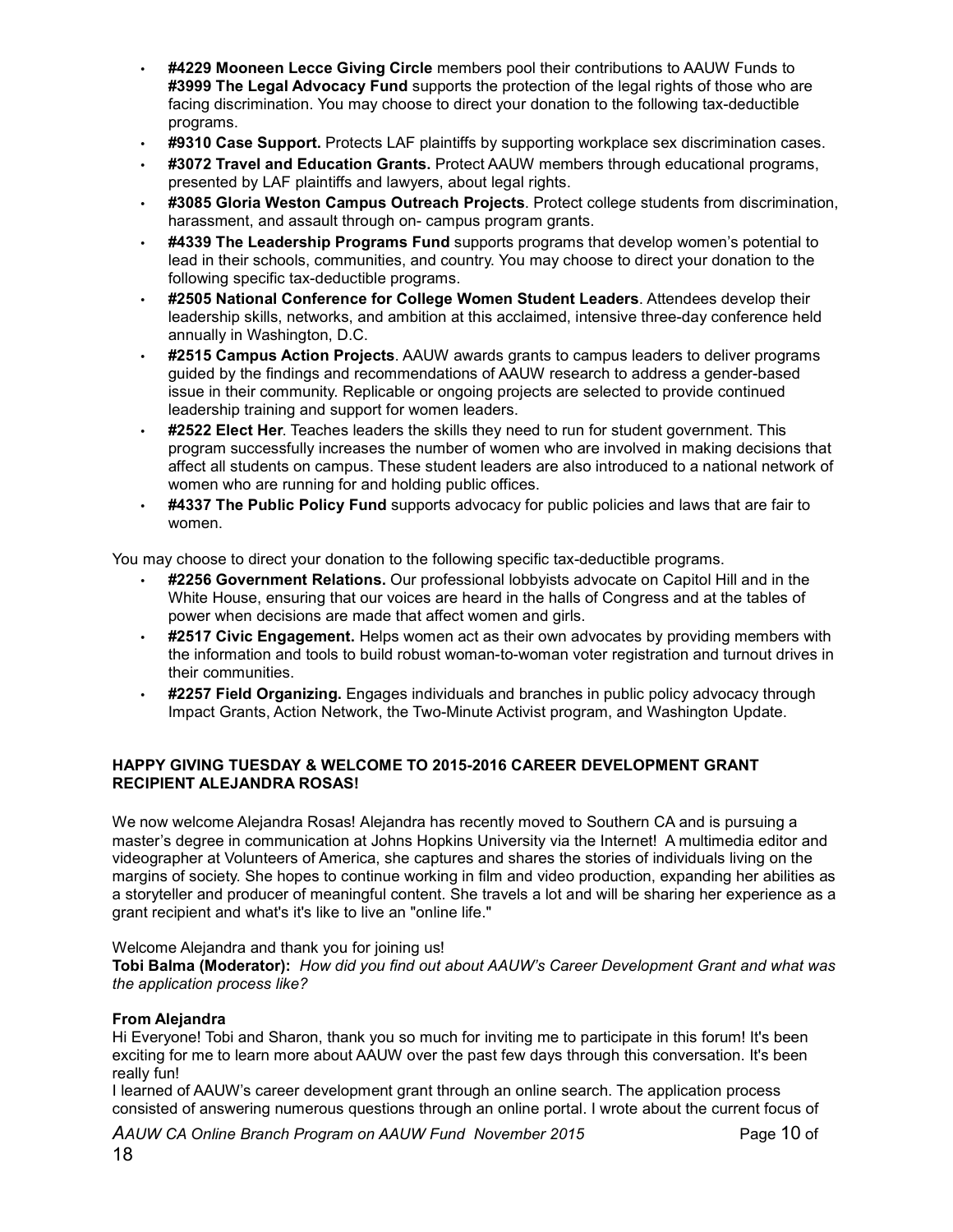my career and professional accomplishments. I also shared what I hoped to accomplish thanks to a master's degree in communications. By the time I turned in the final document, I think it consisted of about 8 pages, of which many portions were in essay form.

## **From From Participant 5:**

*How are you finding the online MA program to be?* I also completed my M Ed. online and really enjoyed the flexibility it provided me while still being quite strenuous! I hope you are enjoying yours.

## **From Alejandra**

Thank you so much for your kind note! I also love the flexibility an online program offers. I travel often for work, and this format is really the only way I would be able to attend school right now. I certainly miss inperson interaction with the professors and students, but am really grateful that a significant focus of my program at Johns Hopkins is group work, through which we have the opportunity to interact frequently, and often in real time, with classmates and professors. It's great!

It can absolutely be strenuous, as you mentioned. I like the academic rigor; I think that's important. It's really exciting to be able to apply lessons from school right away into what I'm doing at work, too.

At the same time, I very much admire many of my classmates who are pursuing their degrees while balancing careers and raising families at the same time. I don't have kids yet, and I find work and school keep me quite busy as is!

# **From Sharon Westafer:**

*Do you ever meet in person with your professor and classmates?*

### **From Alejandra:**

During my first semester early this year, I met one professor in person while I was still living near Washington, D.C. (Her name is Shonali Burke; she's brilliant!) She was on a speaking panel hosted at JHU's downtown D.C. campus covering best public relations practices. She was so nice! Professor Burke thought it was great that we got to meet in person and even took a selfie of us to post on Blackboard (our online academic platform) to share with the class!

One of the new friends I have made since moving to Orange County is actually a classmate from that first semester as well. We see each other every few weeks now, which has been really nice. As I made my move to California, she offered me lots of advice, for which I was so grateful. She's so sweet!

My classmates and professors can live anywhere. Many students reside in other countries, and I've had professors who are instructing from Florida, Oregon, and other states, so meeting them can be quite difficult. We balance varied time zones a lot when meeting online and turning in assignments!

We use Google Hangout often to interact, which offers a great way to see and talk to others as we work on projects. Our professors also frequently use Adobe Connect to conduct lectures live. Students participate if they can, and then the instructors send a link of the recording for those who couldn't attend.

But I'm thrilled to have been able to meet two very kind people in person!

### **From Sharon Westafer:**

That's really interesting, Alejandra. There are so many ways to get an education now. It really expands opportunities for people!

### **Tobi Balma (Moderator):**

*Can you tell us a little about yourself and the focus of your Master's work?*

I moved to Orange County from just outside Washington, D.C. about six months ago and have fallen in love with California! I work as a videographer and editor for Volunteers of America, a human services nonprofit organization that serves the most vulnerable individuals in the U.S. Every couple of weeks, I travel to a different location around the country to capture the success stories of our clients.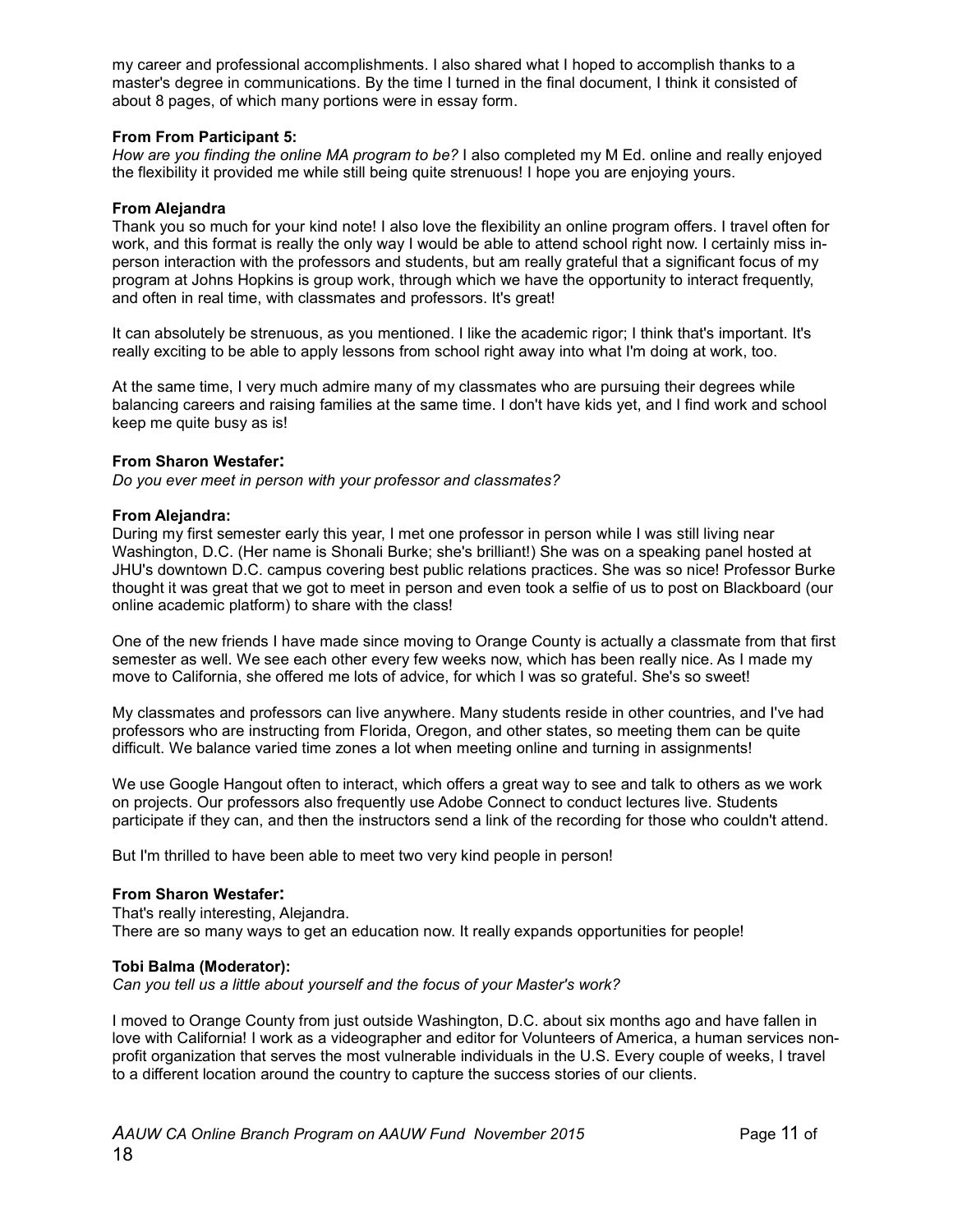From the time I was young I have enjoyed and very much valued the power of language, literature, and storytelling. My MA is in communications. Professionally, I have the wonderful opportunity to apply the skills I am learning through my program immediately to many of the projects I produce.

# **Tobi Balma (Moderator):**

*Can you tell us more about the focus of your Master's?* (What you are studying, doing, perhaps some projects---especially about how it may be related to women and girls.)

#### **From Alejandra:**

Hi Tobi, I have chosen a concentration in public and media relations through my coursework. Already, the lessons I have learned through research and lectures, have found their way into my videos and other projects at Volunteers of America. Our 2016 annual report will directly reflect this, as it will feature the technique of nostalgia to appeal to current and potential stakeholders. I learned of this approach through a course I am taking this semester on the value of persuasion.

Some of my past coursework has included learning about media effects and how publications and other news outlets can significantly influence our public discourse and how we perceive and discuss issues. I chose to focus my final paper for that class on the impact of the young Nobel Peace Prize recipient Malala Yousafzai, her courageous efforts to promote education for all, and why her portrayal in western media is important and meaningful. She became a true inspiration to me as I learned more and more about her in a class on advertising and marketing, I worked on the branding of a hypothetical new restaurant in the DuPont Circle area of Washington, D.C. (Here's the faux website, if you'd like to check it out! http://14colonydc.wix.com/14colony). This semester, I'm working on a campaign that would hypothetically improve sales for the organic food company Annie's Homegrown, which primarily targets young moms with children under the age of 6. For that project, we have focused on creating a target audience based on statistical survey data, learning to personify a key group, and choosing how to market to them effectively.

Very meaningful and specifically related to women and girls was the work I had the opportunity to complete my first semester for an organization called Doorways for Women and Families. Based in Arlington, Va., Doorways serves families, and particularly women and children, that have experienced domestic violence, abuse, or homelessness. For a course I took focused on devising effective digital communications for non-profit organizations, I created a campaign for Doorways that implemented measurable objectives and would help successfully raise funds.

In the past I have also worked with the Inter-American Foundation to edit videos that specifically promote and market the organization's work in microfinance in Latin America. Through a number of grant programs in countries like Colombia, Uruguay, Paraguay, and Brazil, the IAF offers funding, training, and the infrastructure to women looking to become successful entrepreneurs in their communities. I admire this so much, and it hits particularly close to home, as I, myself, am Colombian.

I am also including a video I created last year for the Colorado Branch of Volunteers of America that shows some of the amazing outreach they offer women and girls, specifically, and how meaningful it is to staff, clients, and donors.

### https://youtu.be/FZBAQYge-ic

I hope you enjoy it!

### **From Participant 8:**

Hello Alejandra: What a wonderful video - great messaging and images! Congratulations and continued success with your work. It's a real gift to see the type of projects our scholars are working on.

### **From Alejandra:**

Thank you so much for your message! I am so excited you like the video and messages I shared! I feel very lucky to have the opportunity to work on projects like this. I have been so happy to be able to pursue this MA right now with the wonderful support of AAUW.

# **Tobi Balma (Moderator):**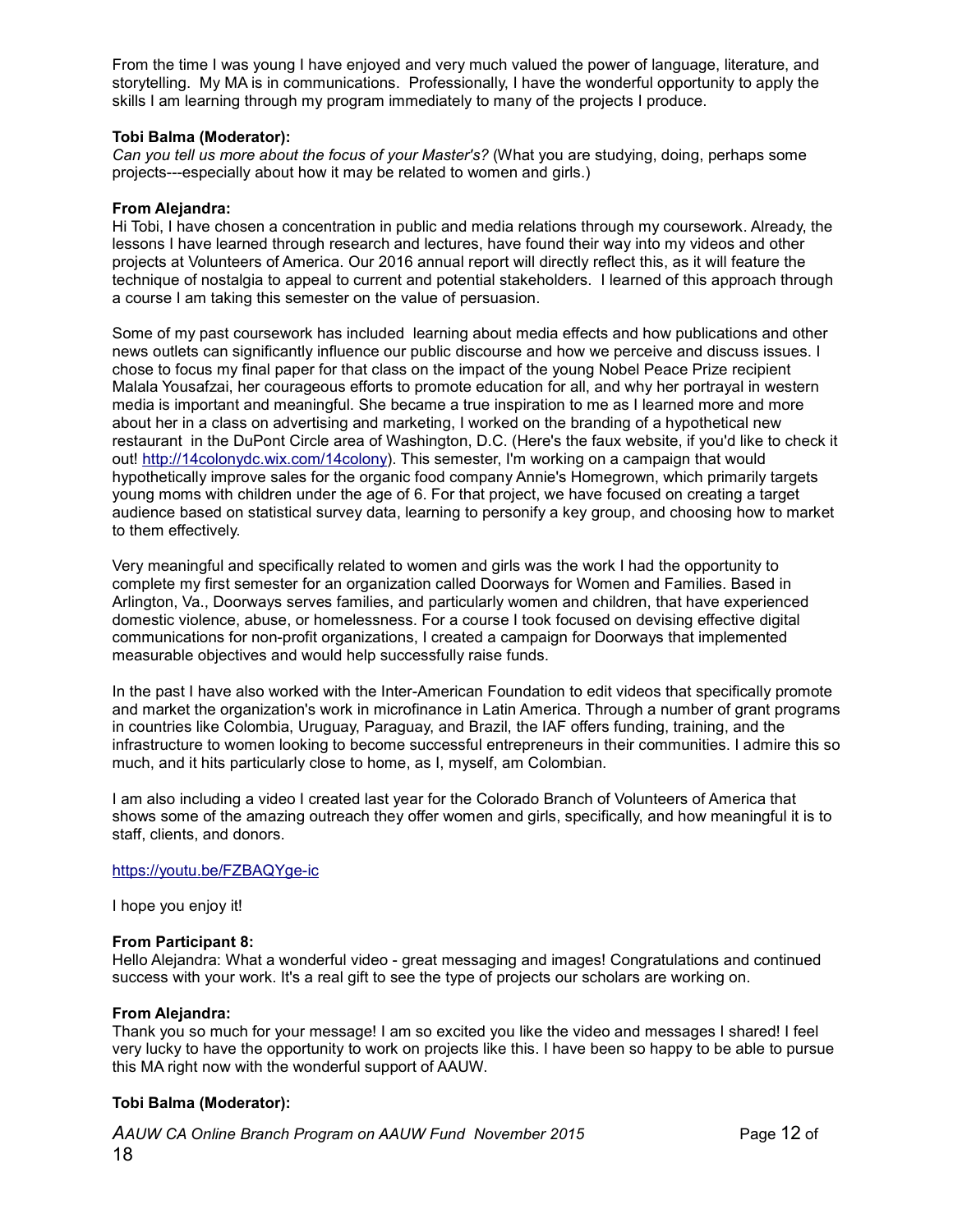*Alejandra, Since you lead an "internet life" (so to speak doing your Master's in Communications online as*  well as traveling), and we are an online branch, what recommendations do you have for us to market *ourselves and recruit young, busy people like you?*

I love the phrasing of "leading an 'internet life.'" I certainly turned to the Internet when looking for scholarship and funding opportunities as I began my master's degree. I found being able to immediately connect with AAUW in this way most helpful and encouraging. I find welcoming and easily navigable websites, like AAUW's, incredibly valuable. I also think using some of the tools available for free online can be very useful in recruiting busy young people. Sites like Facebook, Twitter, LinkedIn, and Instagram offer great platforms to share a group or organization's messages with external audiences.

As a videographer, I am certainly a fan of motion pictures. I think as we become more and more adept at leading internet lives, busy young people like seeing information in video form more frequently, too. Brevity seems to be preferred more and more as well, which can be quite a challenge. But I think this trend is an important aspect to keep in mind. Offering initial information to capture the attention of an audience quickly, though powerfully and effectively, may help.

# **From Participant 9:**

*What part of AAUW do you feel would be most attractive to younger people?* I think our organization does so much in so many directions that it can be overwhelming -- public policy, philanthropy, bringing STEM to girls, and on and on. It might be helpful for us to know where to focus as we use these various platforms.

# **From Participant 10:**

I believe leadership development to be important.

# **From Alejandra:**

I think all these areas can appeal to young people and can be successfully addressed on the various online platforms. I think the most important way to currently attract young people requires offering fresh, updated information, regular opportunities for engagement, and lively, two-way communication. Succinctly explaining the outreach and impact of AAUW in each of the spaces you mention can offer clarity to potential stakeholders learning about the organization for the first time.

I think focusing on the tagline of empowering women since 1881 and using this as a launching platform can offer a solid foundation for explaining in greater detail the various avenues AAUW makes available to women through its numerous areas of focus. Perhaps sharing the specific ways AAUW (and AAUW California, in particular) has positively influenced public policy, STEM, and philanthropic outreach, coupled with strong imagery, video, and even guest speakers who can address these topics (or have brought about change in these areas thanks to AAUW), can help encourage greater involvement in communities.

I think currently, philanthropy is a significant area of interest for many Millennials seeking to become initially involved with charities. While this demographic does not necessarily donate funds in large amounts yet, they look to organizations that practice what they preach and offer hands-on volunteer opportunities to donors (or future donors). They are very eager to get involved in an engaged way.

Here is a recent article from The Boston Globe that sheds some light on what younger donors seek in charities: What Makes Millennials Give to Charity? (https://www.bostonglobe.com/magazine/2015/10/28/what-makes-millennials-givecharity/0nkxv2YCmzYuteWiBN1FIM/story.html) (There are numerous other reports that support similar views, but I chose to share this one here because it was published quite recently.)

STEM and public policy certainly have a strong impact on garnering interest, too, especially depending on the audience targeted. AAUW can share the ways in which its efforts in these areas are making a difference to women around the world.

I think keeping content current and active is perhaps most important, and I believe in the value of strong storytelling to help bolster this, too. Through the work and accomplishments of the many women supported by AAUW, there are countless opportunities to publish engaging material and offer opportunities for robust, two-way communication with current and potential stakeholders, especially online. This can help strengthen and retain stakeholder interest. And all the topics you mentioned could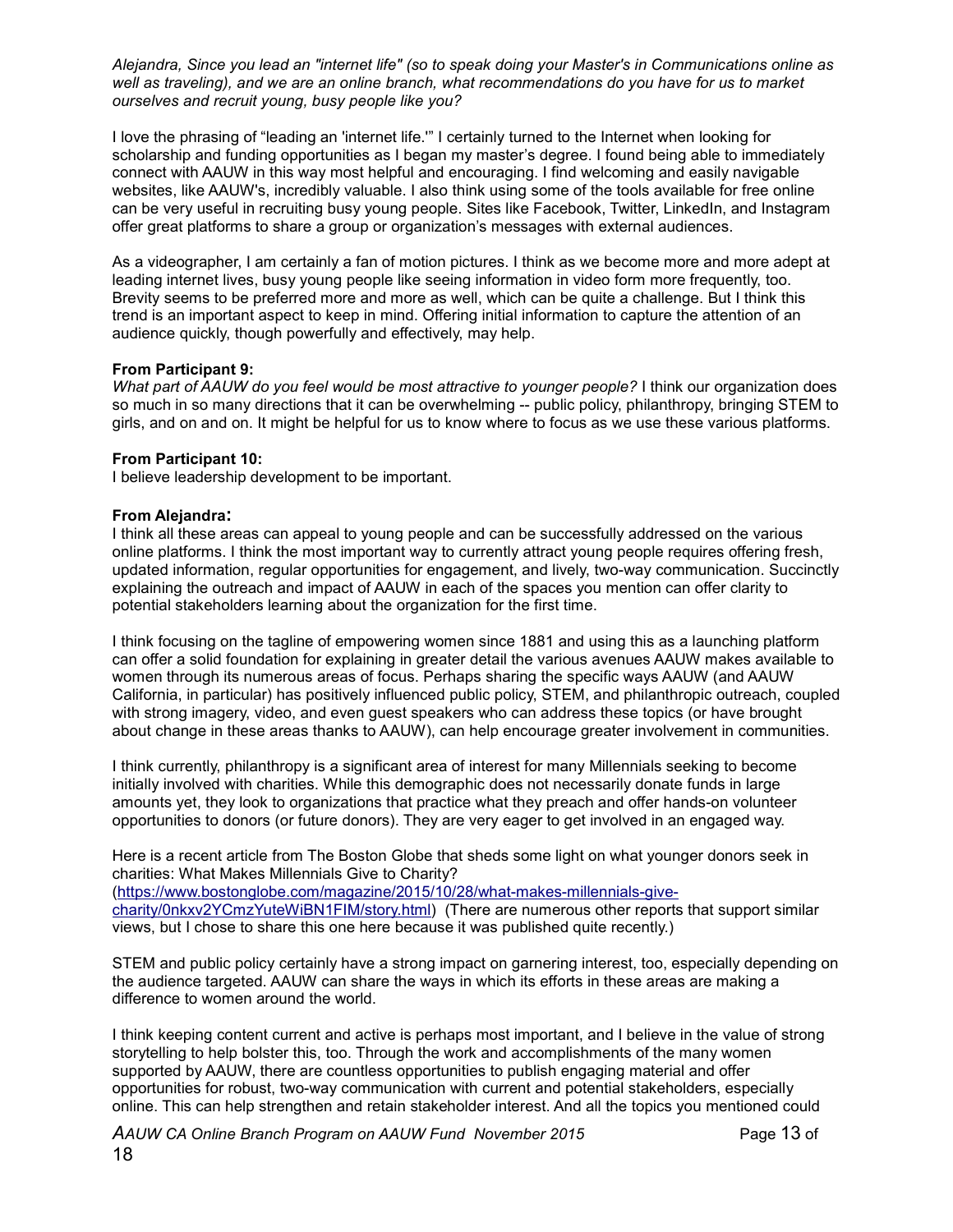be presented and discussed repeatedly. There are so many opportunities made possible through the platforms I mentioned that I think you can discuss all three areas (and more) successfully!

# **Tobi Balma (Moderator):**

You put a lot of thought into that answer! *Any way you can make it more specific? What would it take for Millennials to come to a meeting or join an online branch?* AAUW does use Twitter, but maybe we (online branch) need something like #empowering women. I have a Twitter account but have no idea how to use it to attract young women (or anyone) to join AAUW!

## **From Alejandra:**

Sure! For example, over the course of a week or two on Twitter, this online AAUW branch (or you) can regularly share reasons with stakeholders why coming to a meeting or joining an online branch would be beneficial to them. That's probably the most important aspect of capturing audience attention early on, making it all about them. What will they gain from a meeting? Networking opportunities? New friends? Both?

And you can explain why their presence and participation is important. Why do you want these women to join? They are difference makers; they have powerful ideas; they can bring about real change, etc.

One approach you can take to Twitter would be to share inspirational quotes from historically empowering women (or even more current role models) and then share a follow-up tweet about how AAUW fulfills that statement.

### For example

Tweet 1: "A woman with a voice is, by definition, a strong woman. But the search to find that voice can be remarkably difficult." -Melinda Gates

Tweet 2 Follow-Up: At AAUW we want to hear your beautiful voice! Join other strong women this Tuesday at 8pm! <insert link with more event info here> #empoweringwomen

With a message like this, you're inviting women and simultaneously calling them strong and beautiful, desirable attributes, and words that we associate with in a positive way. Melinda Gates is a renown, respected philanthropic leader many women admire, and she can serve as a powerful example of someone younger women may know and wish to emulate. By joining AAUW and learning about its mission, women can strengthen (or develop) the voices promoted and admired here and become leaders in their own right.

This is just one example, but a similar call to action can be achieved in any number of ways.

I think sharing success stories of the women AAUW has supported or women involved in AAUW branches would be incredibly powerful, too. I always think it's fun to read about lesser known women succeeding in their professions and the ways in which they achieve that success. The breadth of advice from varied industries I'm sure all the women on this thread could offer, for example, would be incredible to capture!

### **From Participant 11:**

I think your suggestions to tweet are so excellent! That is the way to get younger members involved. I don't "tweet" but the California Online needs to start. We need to follow through on your suggestions.

An online branch is PERFECT for the busy woman who is still being a chauffeur for her children's activities. I recently was able to bring a good friend of mine into the branch. She's busy and doesn't have the luxury of attending meetings and interest groups. However, she believes in AAUW's mission. Through our online branch, she is able to get valuable information on what AAUW is doing for equity for women and girls.

# **From Alejandra**

Thank you so much for your message! It's encouraging to hear that this is helpful!

I know how your friend feels. With all the traveling I do for work, regular weekly meetings in-person of any kind at one specific location are quite difficult to attend. But being able to complete my master's through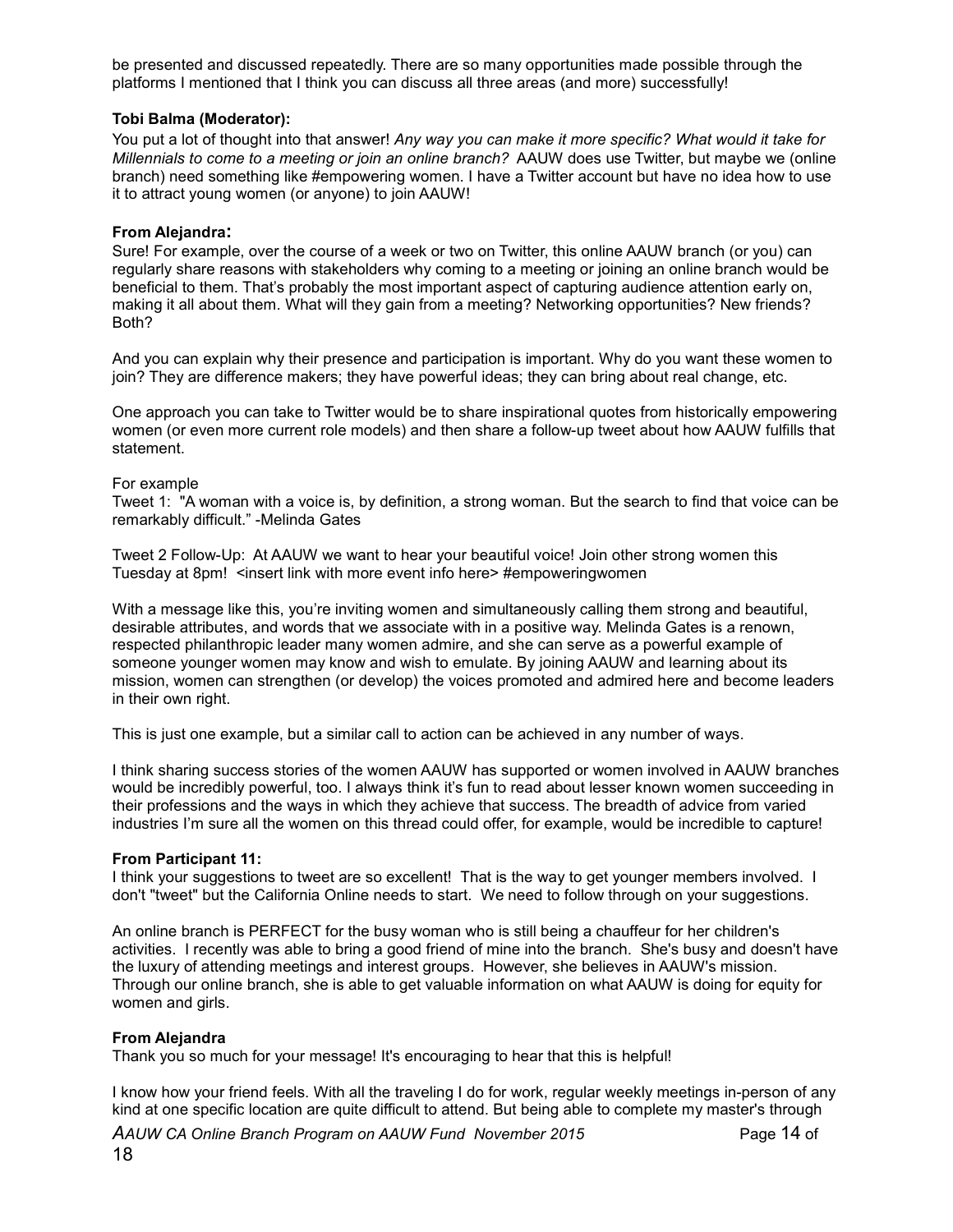an online program is especially meaningful to me. I'd love to stay connected with AAUW this way as well (when I'm not able to attend events live, which is still very fun to do when possible!).

# **From Participant 12:**

[xxxx] is supposed to set up an online branch Twitter account. This is good info for her to get it started perhaps we need a little brainstorming session after this program ends. I can set up a separate mailing list for that discussion alone. Contact me or [xxxx] off list if you are interested to help with the project.

## **Tobi Balma (Moderator):**

On Sunday night Alejandra and I had a very interesting offline Twitter discussion. I have a personal Twitter account. My handle/name: @AAUW\_Tobi I plan to sign #Equity4Women as my tag.

It is really easy to set up a Twitter Account. I (or whoever else wanted to do it) could easily start a branch Twitter Account: @AAUW\_CaOnline

Here is what I believe I understand from Alejandra:

Twitter needs an account name, username, email address and mobile phone number. I (or whoever wants to) can open a new gmail account exclusively for Twitter and share the password with members so that they can use/post on the Twitter account. We can use the same password to sign in for both the gmail account and the Twitter Account.

The Branch Twitter Account can be: @AAUW\_CaOnline And people could use their own tag lines when they post. i.e., #empowering women I hope I explained this correctly!

We can discuss this more after the program is officially over today. I think the issue is not just setting up an account, BUT is more about what to post & how often.

Alejandra, any more ideas, corrections &/or suggestions??

#### **From Alejandra:**

That's the gist of it! A hashtag (#) makes a phrase searchable to others on Twitter (Facebook also activated this function a couple years ago). Ideally, it contains no spaces, even if it features several words. I would recommend using #EmpoweringWomen, for example. The capital letters help clarify the two words.

Hashtags aren't necessary in every tweet, but they can help followers see what other conversations are taking place surrounding a particular topic or phrase. When someone clicks on a hashtag in a tweet, Twitter generates a page that shows the various other tweets containing that hashtag, not just AAUW's, for example.

Another function that is helpful to know right away is the use of the  $@$  symbol at the beginning of a tweet.

Taken from: https://blog.bufferapp.com/twitter-tips-for-beginners):

"No. 1 Rule of Tweeting: If you want everyone to see your tweet, don't start it with an @ symbol. Twitter assumes, almost always correctly, that the intention with  $@$  tweets is for a direct conversation with another user, so it treats those tweets as if they are to be private. Only the person tweeting, the person being tweeted at, and those who follow both accounts will see the tweets in their streams. This had a profound effect on me. I was nervous about tweeting @-replies to people because I didn't want to saturate my followers' streams with tweets that might not matter to them. Knowing that these @-reply tweets are kept out of the main feed, I felt much more comfortable tweeting away."

Here are a couple articles that explain Twitter, hashtags, and handles in a bit more depth, too.

A Guide to Twitter: http://mashable.com/2012/06/05/twitter-for-beginners/#xyabm64GOEq4 Hashtags vs. Handles: http://mashable.com/2013/10/08/what-is-hashtag/#16GJEyfa1uq8 A slideshow with additional info: http://www.slideshare.net/themarketingalchemist/hashhand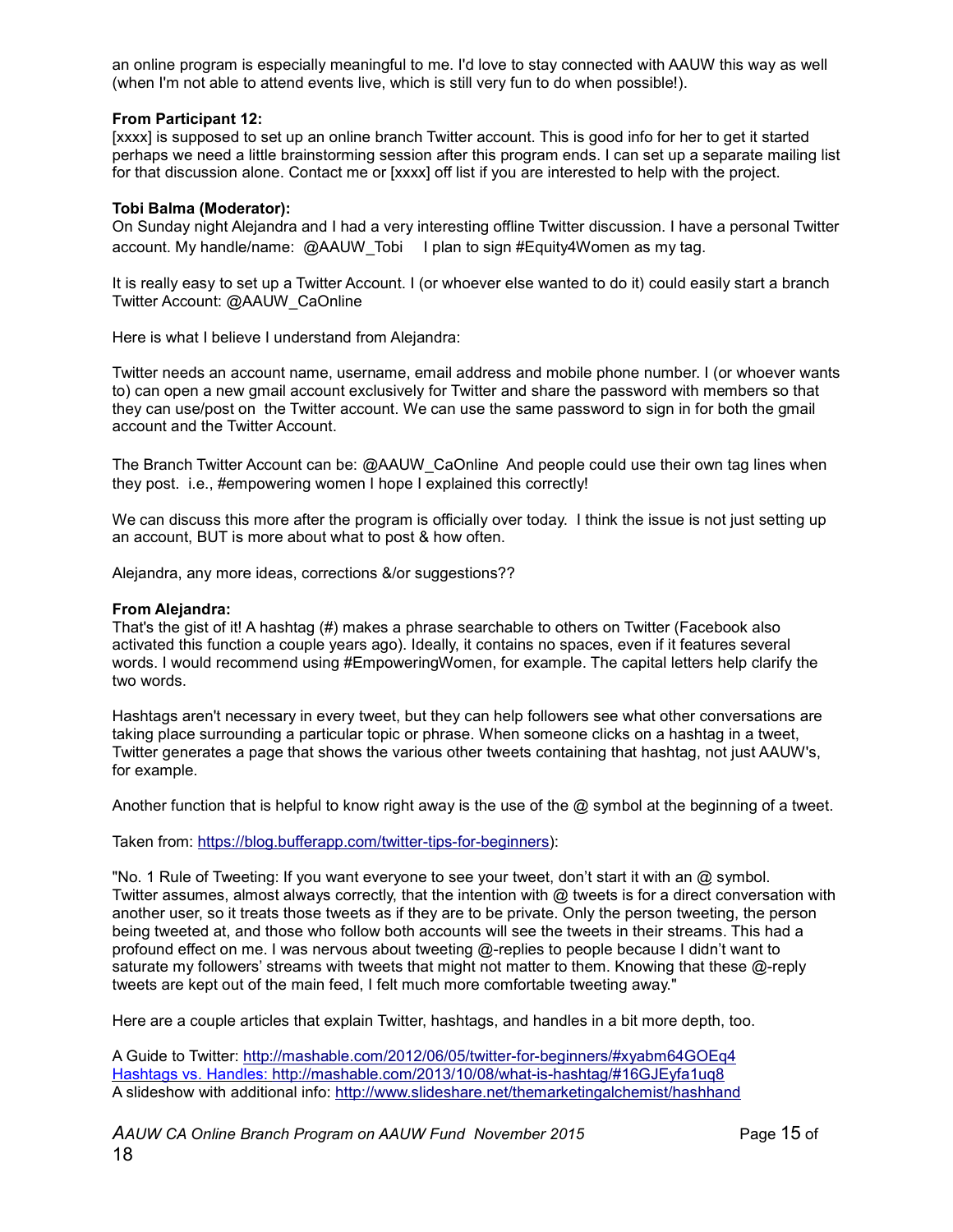# **From Participant 11:**

I would be willing to bet that if California Online started tweeting with Alejandra's suggestions, we would have a significant increase in membership. Most importantly, we would be getting AAUW's mission out!

## **From Participant 13:**

I agree! Also, the Facebook page could be used a lot more. My generation (mid-life, not yet retired but not young!) uses it a lot. PS. I am Participant 11's grateful, busy-with-four kids friend!

### **Tobi Balma (Moderator):**

I now have more information about TWITTER. I had a lengthy conversation with Renee Davidson, National AAUW Social Media Manager. She is the "to go to" person at AAUW for Twitter. we discussed having a Branch Twitter Account and using it as a marketing tool for our branch. We discussed her availability to give us a "Twitter 101" (or Twitter For Dummies ⊜) program. She is going to talk to her manager Alan Calendar about a group phone call. And, AAUW is considering doing a Webinar on Twitter. She will contact me after she talks with Alan. I also asked her about being available for an online program. I will keep the branch informed!

# **Tobi Balma (Moderator): ELEPHANT IN THE ROOM QUESTION (11/30/15**)

This question is for EVERYONE! I am very much interested in everyone's opinions, suggestions and comments: Over the years my primary branch (& other branches) are more interested in fundraising for local scholarships (local community impact) than fund raising for any of the national AAUW programs. *What do you suggest we can do to make national donating more relevant for individual branches/branch members?*

### **From Participant 9:**

And especially how to get them to donate for unspecified purposes.

### **From Sharon Westafer:**

Branches fundraising for local projects is the elephant in the room! I think NCCWSL (National Conference for College Women Student Leaders) has piqued many branches' interest as they are interested in sending local students. While they aren't able to select a student if they donate directly to NCCWSL, AAUW does try to match students to their geographic area when awarding the scholarships.

It's often difficult to convince long time members to look at the big picture and remind them that their donations are what keep AAUW programs healthy. I've always thought that when members hear and meet the fellowship and grant recipients, they do tend to donate more to AAUW. We need to figure out a way to showcase the other programs at meetings on a local level so members buy in. I don't sense the reluctance as much with younger members.

### **From Participant 3:**

I think you've hit the nail on the head, Sharon. Most people respond to fundraising requests when they feel some kind of personal connection to where that money is going. So when our members hear a grant/fellowship recipient speak, they are more engaged in giving to those endowment funds; when they heard a NCCWSL participant talk about what that experience meant in her life, they are more likely to donate to the NCCWSL scholarship fund; when they hear Tech Trek campers talk about their experiences, they are excited about fundraising to sponsor more campers.

So if we want to encourage and increase unrestricted giving, we need to give our members personal accounts about what those many projects have done to empower women and girls, and emphasize how it is the unrestricted gifts that make them possible. One possible way of doing that is to have your AAUW Fund chair write an article in each month's newsletter highlighting a different project/program of AAUW's (ideally, quoting from a participant to make it "personal"), ending with a reminder about how unrestricted gifts from AAUW members and supporters are what make them possible. And the program committee could try to engage more speakers for branch programs that have participated in some of the lesser known AAUW programs that AAUW Fund supports.

### **From Sharon Westafer:**

Excellent response, [Participant 3].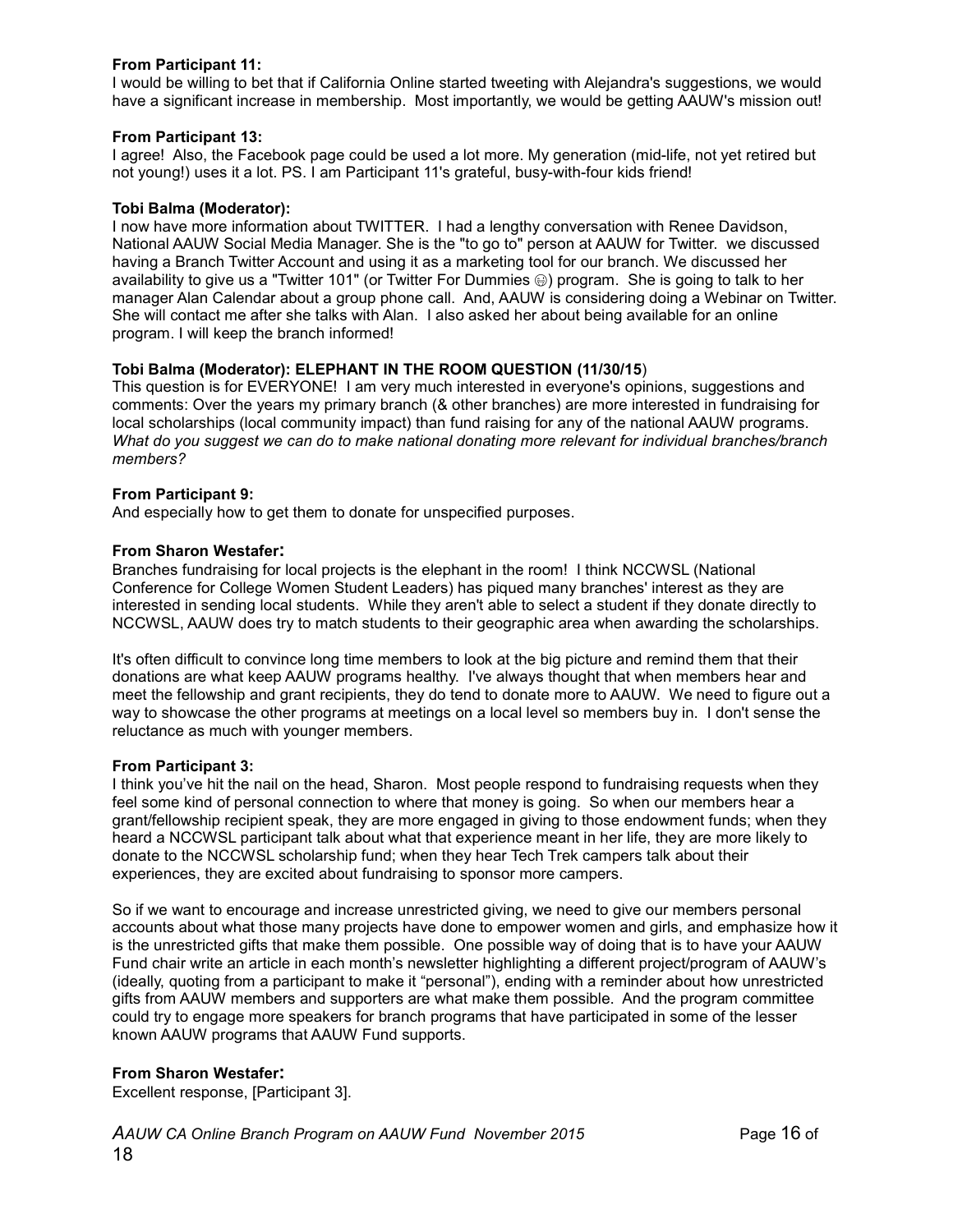# **From Participant 2:**

[Participant 3], you've really hit upon a viable solution to "selling" unrestricted giving. Just reading about the programs doesn't get it. If a member just reads about Tech Trek, spending a week immersed in the STEM subjects it's not too exciting. But when you hear girls who have attended a Tech Trek campus talked excitedly about their experiences, see the sparkle in their eyes, and learn of the future plans, then you are sold on Tech Trek. I think the idea of getting some of the recipients of these programs to talk to the branches, even combining branches, could go a long way to get the branches to endorse the idea of donating to the unrestricted funds. I also agree with you about writing an article each month for the newsletter (preferably written by excited recipients), would also be helpful in persuading members to donate.

# **From Participant 14:**

The concept of recipient to member contact is easy to say but very difficult to arrange. I would like to see some efforts made in having live on-line interviews with 1 or 2 recipients from the different categories that fall under AAUW Funds. Questions from a moderator need to be prepared in advance and the recipients need to know what the questions will be. I would not like to see the recipients read a response, but to answer in a more conversational style. This type of program would most likely have to be done with a technology group that can host a kind of forum. If these sessions could be recorded, the branches would be able to suggest to members to click on the link to hear the original recording. I definitely think there needs to be some video with the presentation, because a listening only mode, such as in conference calls, can "put one to sleep".

This is not an inexpensive way of doing things, but a far more effective involvement!

### **From Participant 7:**

[Participant 3] and Sharon, you took the words right out of my mouth. We really need to make these other programs real and personal to our members. NCCWSL is a great example/once a branch or an individual sponsors a student, that student becomes their student. Some of the suggestions from [Participant 3] are right on point, and some of what Alejandra said was really important. I really like the idea having speakers come to branches and talk about their participation in some of the lesser known programs. I am also sure that the national office will look to CA for leadership in this area. What an innovative project for the Online Branch to champion. I have gotten a great deal of info from this Fund Program/you can be sure that I will share all of it with the Charting the Course committee. Thanks to everyone who contributed.

### **From Participant 2:**

Great idea, Participant 14. But even a video of one girl speaking about her experiences at NCCWSL or Start Smart, or Elect Her -- say 5 to 7 minutes. It could be played at a branch meeting.

### **From Participant 12:**

Replying to **Participant 14'**s comments about video - have you checked AAUW's YouTube channel? There are many videos posted from branches and from National - the last time I checked, a number from NCCWSL - some better than others. I think we can promote the "lesser:" funds through finding something already done that would be suitable.

### **From Participant 3:**

Maybe a part of the way to promote this in branches is to use those YouTube videos — show 1-2 at each branch meeting, include links to a couple of them in each branch newsletter. I agree with [Participant 14] that audio only (conference calls) aren't the answer. But if AAUW continues to produce great videos on YouTube for us to use, we should start actively sharing them with our branch members…. along with reminders about how each of those projects is supported by unrestricted giving!

### **From Sharon Westafer:**

I love your suggestions, [Participant 3] and [Participant 12]. We do hear a lot about the fellowship and grant recipients, NCCWSL and Tech Trek. Hearing from those who benefitted from Elect Her and some of the other programs with which members aren't familiar would really demonstrate to members other ways their donations are put to work. [Participant 12], would you tell us how to access AAUW's You Tube channel?

### **From Participant 2:**